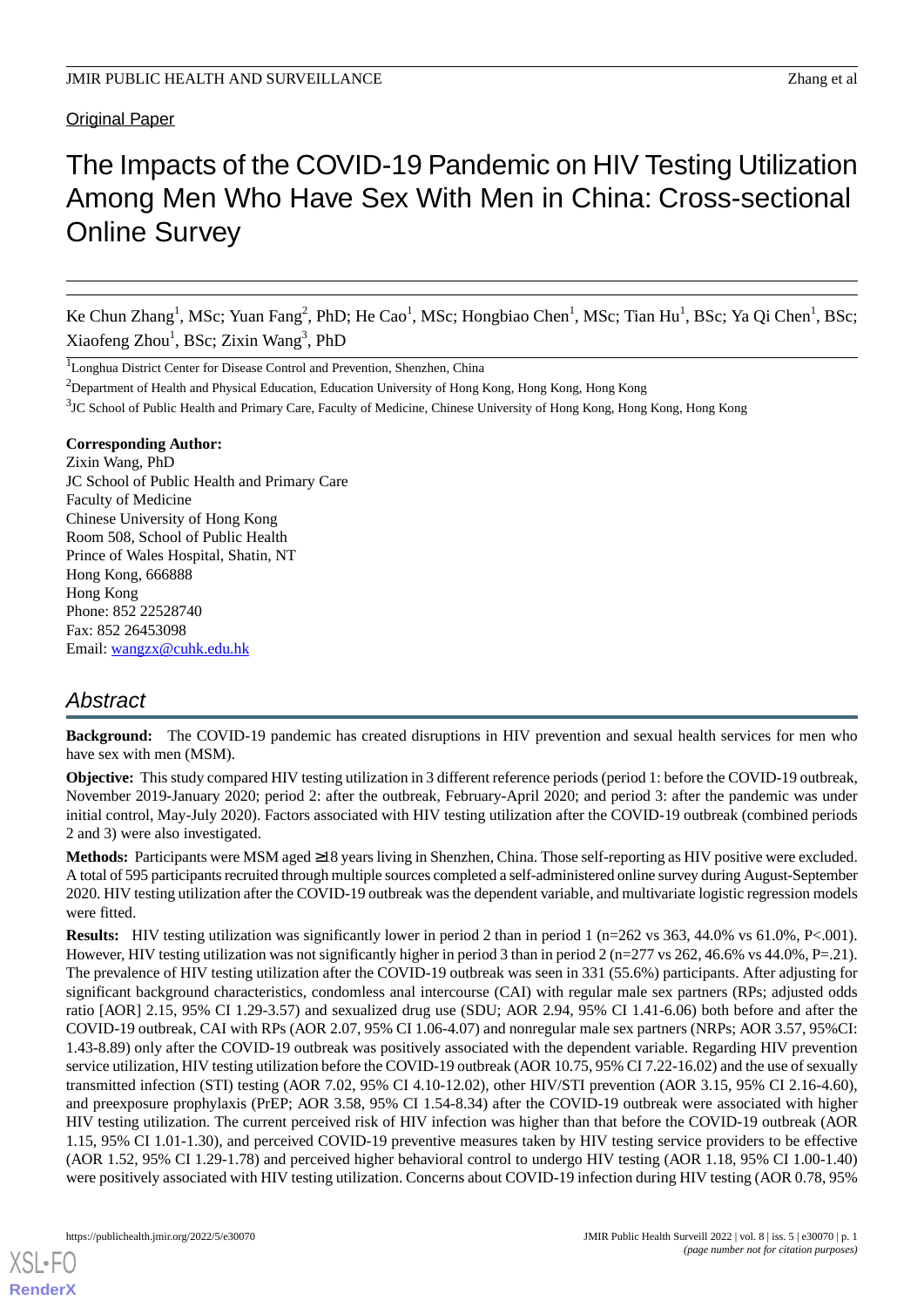CI 0.68-0.89), avoiding crowded places (AOR 0.68, 95% CI 0.48-0.98), and HIV testing service providers reducing their working hours (AOR 0.59, 95% CI 0.48-0.98) were negatively associated with the dependent variable.

**Conclusions:** HIV testing utilization among Chinese MSM declined after the COVID-19 outbreak and did not increase after the pandemic was under initial control. Removing structural barriers to accessing HIV testing caused by COVID-19, modifying perceptions related to HIV testing, and making use of HIV self-testing (HIVST) might be useful strategies to improve HIV testing among MSM during the pandemic.

*(JMIR Public Health Surveill 2022;8(5):e30070)* doi:  $10.2196/30070$ 

#### **KEYWORDS**

COVID-19; HIV testing; sexual risk behaviors; structural barriers; perception; men who have sex with men; China; MSM; HIV; testing; impact; utilization; cross-sectional; online survey; barrier; access

## *Introduction*

High coverage of HIV testing (ie, >90%) among at-risk populations is the first and a crucial step to achieve the 90-90-90 targets established by the Joint United Nations Programme on HIV/AIDS (UNAIDS), which provides a hope of ending the global HIV epidemic by 2030 [[1](#page-16-0)]. International health authorities recommend men who have sex with men (MSM) to undergo HIV testing every 6 months [\[2](#page-16-1),[3\]](#page-16-2). In China, the HIV epidemic among MSM has been worsening over time [\[4](#page-16-3)]. A recent systematic review showed an overall HIV prevalence of 5.7% among MSM in China [[4\]](#page-16-3), whereas the HIV incidence in this group was as high as 5.6 per 100 person-years [[5](#page-16-4)]. However, HIV testing coverage remained low among MSM in China (about 60% in the past year) [\[6](#page-16-5)].

The COVID-19 pandemic is a serious health threat worldwide, with over 147 million confirmed cases and over 3 million deaths as of April 27, 2021 [\[7](#page-16-6)]. The COVID-19 pandemic and its control measures (eg, lockdown, physical distancing, and closure of business) had a direct impact on HIV prevention and sexual health services for MSM. In Japan, the number of HIV tests performed by public health centers significantly declined in the second quarter of 2020 (9584 vs 35,908 in the year-before period) [[8\]](#page-16-7). A similar situation was observed in Melbourne, Australia, where the number of HIV tests decreased from 16,367 in 2019 to 11,270 in 2020, a 31% reduction [[9\]](#page-16-8). An online survey of a global sample of MSM showed that only 30% and 19% of participants had similar levels of access to on-site HIV testing and HIV self-testing (HIVST) during the pandemic comparing to their situation in 2019 [[10\]](#page-16-9). In the United States, 18.8% of MSM had decreased access to HIV testing and 5.6% had trouble getting HIV testing after the COVID-19 outbreak [[11\]](#page-16-10). There are concerns that if MSM continue to engage in sexual behaviors while having problems accessing HIV testing and other HIV or sexually transmitted infection (STI) prevention services during the pandemic, there will be a surge in new HIV cases/STIs [[12\]](#page-16-11). There is a dearth of studies investigating the impact of COVID-19 on HIV testing utilization among MSM in China. To the best of our knowledge, only 1 study has looked at the difficulties in accessing HIV services in general among Chinese MSM; difficulties were reported by 56.8% of the participants [[13\]](#page-16-12). The magnitude of the impact of COVID-19 on HIV testing utilization among Chinese MSM or whether service utilization will rebound after the COVID-19 pandemic is under initial control is unclear. A knowledge gap hence exists.

 $XSI - F($ **[RenderX](http://www.renderx.com/)** Understanding the barriers to HIV testing utilization during the COVID-19 pandemic is important in order to inform service planning and intervention development. Previous studies have suggested that COVID-19 control measures increase structural barriers to accessing HIV testing due to the closure of facilities providing HIV testing services, shortage of medical staff providing HIV testing, suspension of public transportation, and lockdown/travel restrictions [[8,](#page-16-7)[13](#page-16-12)[-16](#page-16-13)]. COVID-19 also exacerbated some perceived barriers to using HIV testing, such as the fear of going to hospitals because of COVID-19, concerns about COVID-19 infection or having close contact with patients with COVID-19 during HIV testing, and perceptions that health workers were reluctant to serve them during the pandemic [[8](#page-16-7)[,13](#page-16-12)-[16\]](#page-16-13). These factors were considered by this study.

To address these knowledge gaps, we conducted a cross-sectional online survey among MSM in China. This study had 2 objectives. The first objective was to compare self-reported utilization of any type and a specific type of HIV testing in 3 different reference periods. The first period was before the COVID-19 outbreak (November 2019-January 2020), the second was after the outbreak and before the pandemic was under initial control (February-April 2020), while the third was after the pandemic was under initial control (May-July 2020). The second objective was to investigate factors associated with self-reported utilization of any type of HIV testing after the COVID-19 outbreak (February-July 2020).

## *Methods*

#### **Study Design**

We conducted a cross-sectional online survey of 595 MSM in Shenzhen, China, during August-September 2020. Shenzhen is a major metropolitan city located in Guangdong Province in southern China, with a population of 13 million in 2020.

#### **Participants and Data Collection**

Participants (1) were Chinese-speaking men living in Shenzhen, (2) were aged at least 18 years, and (3) had oral or anal intercourse with at least 1 man in the past year. Those self-reporting to be HIV positive were excluded. Participants were recruited through multiple sources. Trained and experienced fieldworkers approached prospective participants in venues frequently visited by MSM (ie, bars, parks, and bathhouses) at different time slots on weekdays and weekends. The research team also conducted online outreaching by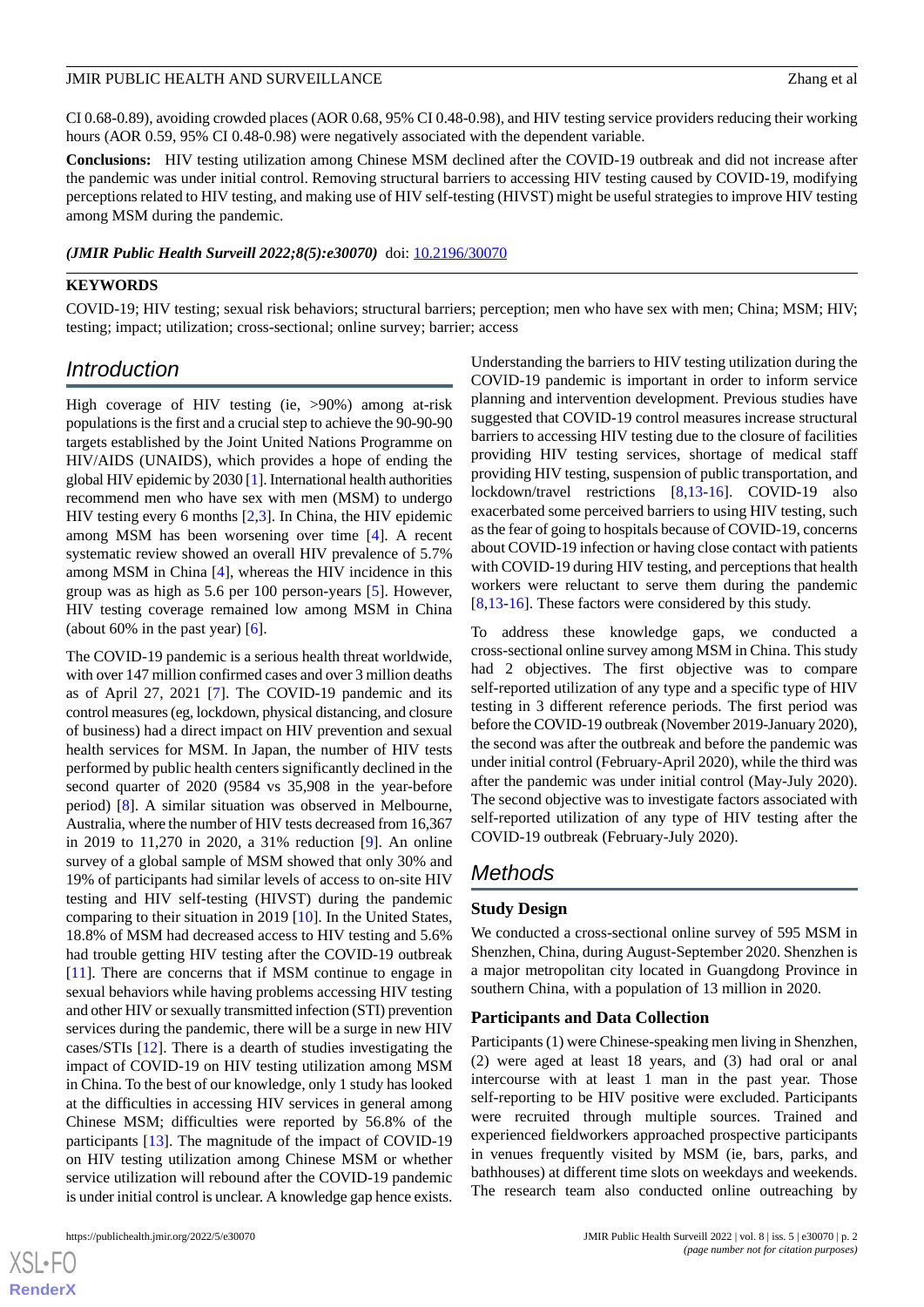periodically posting study information on Weibo and WeChat, 2 commonly used social media platforms in China. Recruitment was supplemented by peer referrals. Fieldworkers briefed prospective participants about the study details on-site or using telephone/live chat apps and invited them to create the project's official WeChat account. Through WeChat, fieldworkers screened the eligibility of prospective participants. Participants were assured that their identifiable information would be kept confidential, they had the right to discontinue participation in the study at any time, and their refusal or withdrawal from the study would not have any consequences. Participants signed an electronic consent form sent by WeChat. The fieldworkers approached 756 prospective participants in gay venues, 720 (95.2%) added the project official WeChat account, 685 (95.1%) were screened to be eligible through WeChat, 245 (35.8%) refused to participate, and 440 (64.2%) completed the online survey. Regarding online recruitment, 150 prospective participants contacted the fieldworkers, 132 (88%) were screened to be eligible through WeChat, 45 (34.1%) refused to participate, and 87 (65.9%) completed the survey. Of 115 prospective participants referred by peers, 98 (85.2%) were screened to be eligible through WeChat, 30 (30.6%) refused to participate and 68 (69.4%) completed the survey. A total of 595

exclusion were (1) not having oral or anal intercourse with men in the past year (41/985, 4.2%), (2) being aged under 18 years (19/985, 1.9%), and (3) being HIV positive (10/985, 1%). The main reasons for refusals were lack of time and other logistic reasons. A flowchart of recruitment is shown in [Figure 1.](#page-2-0)

participants completed this study. The main reasons for

We developed an online self-administered questionnaire using Questionnaire Star, a commonly used online survey platform in China. Quick response (QR) codes were generated and sent to the 595 participants through WeChat. The participants were asked to scan the QR code to complete the survey. Each mobile device was only allowed to access the online questionnaire once to avoid duplicate responses. The survey had 105 items (about 20 items per page for 5 pages), which took about 20 minutes to complete. The Questionnaire Star tool performed completeness checks before the questionnaire was submitted. The participants were able to review and change their responses through a Back button. An e-coupon of CNY 20 (US \$2.97) was sent to the participants upon survey completion. All data were stored on the online server of Questionnaire Star and protected by a password. Only the corresponding author had access to the database.

<span id="page-2-0"></span>Figure 1. Flowchart of subject recruitment. MSM: men who have sex with men.

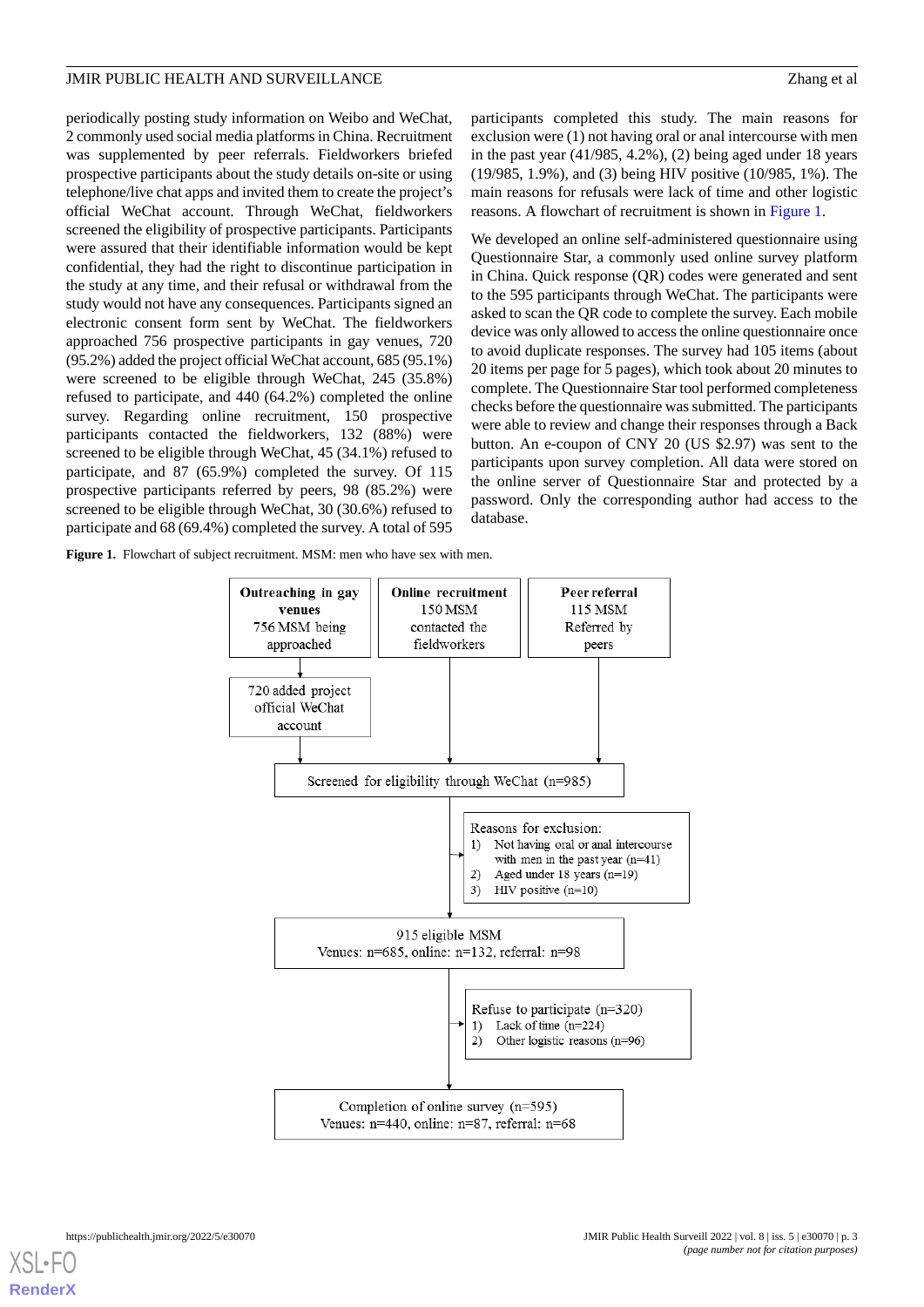#### **Ethical Considerations**

Ethics approval was obtained from the Longhua District Centers for Disease Control and Prevention (CDC; reference: 2021009).

#### **Measurements**

A panel consisting of 3 CDC staff, 2 public health researchers, a health psychologist, and 2 MSM volunteers was formed to develop the questionnaire used in this study. The questionnaire was pilot-tested among 10 MSM to assess clarity and readability. These 10 MSM did not participate in the actual survey. Based on their comments, the panel revised and finalized the questionnaire. The Chinese and English versions of the questionnaire are provided in [Multimedia Appendix 1.](#page-15-0)

Background characteristics were collected, including age, relationship status, highest educational level attained, current employment status, monthly personal income, sexual orientation, and source of recruitment.

The dependent variable for this study was HIV testing utilization. In addition, 3 independent questions were used to assess whether participants performed a specific type of HIV testing (ie, HIV testing at community-based organizations [CBOs], public hospitals/the CDC, private hospitals, and other organizations in Shenzhen; HIV testing in a place other than Shenzhen; and home-based HIVST) in 3 reference periods. The first period was between November 2019 and January 2020. Soon after the China central government imposed a lockdown in Wuhan on January 23, 2020, Shenzhen initiated a tier 1 response (the highest level) to a major public health event on January 24, 2020 [\[17](#page-16-14)]. Therefore, the first reference period represented the time prior to the COVID-19 outbreak in China. The second period was between February and April 2020, after the lockdown in Wuhan was lifted in April 2020 and Shenzhen lowered its response level to tier 3 (the lowest level) in early May 2020 [\[17](#page-16-14)]. The second reference period hence represented the time after the COVID-19 outbreak and before the pandemic was under initial control in China. The last period was from May to July 2020, which represented the time after the COVID-19 pandemic was under initial control in China [[17\]](#page-16-14).

Independent variables included sexual risk behaviors, other HIV/STI prevention services, perceptions related to HIV testing, and structural barriers to HIV testing. Similar to measuring HIV testing behaviors, 3 independent questions were used to measure sexual risk behaviors and other HIV/STI prevention services in the 3 reference periods. The 4 different types of sexual risk behaviors assessed by the questionnaire were (1) condomless anal intercourse (CAI) with regular male sex partners (RPs), (2) CAI with nonregular male sex partners (NRPs), (3) CAI with male sex workers, and (4) sexualized drug use (SDU). An RP is defined as a stable boyfriend, while an NRP is defined as a man who is neither an RP nor a male sex worker. SDU is defined as the use of any of the following psychoactive substances before or during sexual intercourse: ketamine, methamphetamine, cocaine, cannabis, ecstasy, Dormicum/Halcion/Erimin 5/nonprescription hypnotic drugs, heroin, cough suppressant (not for curing cough), gamma-hydroxybutyric acid (GHB)/gamma-butyrolactone (GBL), 5-methocy-*N*,*N*-diisopropyltryptamine (Foxy), and

 $XS$  $\cdot$ FC **[RenderX](http://www.renderx.com/)** mephedrone  $[18,19]$  $[18,19]$  $[18,19]$  $[18,19]$ . We created 4 variables comparing the presence of sexual risk behaviors before (period 1) and after (combined periods 2 and 3) the COVID-19 outbreak. The response categories of these variables were as follows: 1=no such behavior before or after the COVID-19 outbreak, 2=with such behavior only before the COVID-19 outbreak, 3=with such behavior both before and after the COVID-19 outbreak, and 4=with such behavior only after the COVID-19 outbreak.

The online survey also documented the participants'use of other STI testing, other HIV/STI prevention services (eg, receiving free condoms, receiving peer education or education pamphlets, and attending lectures or seminars), and preexposure prophylaxis (PrEP) after the COVID-19 outbreak.

We applied the theory of planned behavior (TPB) as the theoretical framework to select perceptions related to HIV testing after the COVID-19 outbreak [[20\]](#page-17-1). The TPB postulates that willingness to adopt a health-related behavior is a strong predictor of actual behavior. To form such an intention, one would evaluate the pros and cons of the behavior (positive and negative attitudes), consider whether their significant others would support such behavior (perceived subjective norm), and appraise how much control one has over the behavior (perceived behavioral control) [[20\]](#page-17-1). In this study, 1 item measured the participants'positive attitude toward HIV testing services during COVID-19 (ie, COVID-19 preventive measures taken by HIV testing service providers are effective); 2 other items measured some negative attitudes toward HIV testing services during COVID-19, such as the participants' concerns related to the risk of contracting COVID-19 during HIV testing and inconvenience of undergoing HIV testing during the pandemic; and 2 single items measured the perceived subjective norm (ie, people who are important to you would support you to undergo HIV testing after the COVID-19 outbreak) and perceived behavioral control (ie, whether to undergo HIV testing after the COVID-19 outbreak is completely under control). The response categories for the latter 5 items were 1=strongly disagree, 2=disagree, 3=neutral, 4=agree, and 5=strongly agree. In addition, 1 item measured the perceived risk of HIV infection comparing the participants' present situation with the situation before the COVID-19 outbreak ("When comparing your current situation versus the time before COVID-19, do you think your overall risk of HIV infection is higher, lower, or the same?"); the response categories were 1=much lower, 2=somewhat lower, 3=same, 4=somewhat higher, and 5=much higher.

The participants were also asked whether they adopted physical distancing after the COVID-19 outbreak (February-July 2020), including avoiding unnecessary travel and crowded places. Other structural barriers to utilizing HIV testing after the COVID-19 outbreak included whether HIV testing service providers were closed or had reduced their working hours and whether they had difficulty in obtaining HIVST kits and a history of home/centralized quarantine between February and July 2020.

#### **Statistical Analysis**

HIV testing utilization was compared using McNemar tests. Since 1 of our objectives was to investigate factors associated with HIV testing utilization after the COVID-19 outbreak, we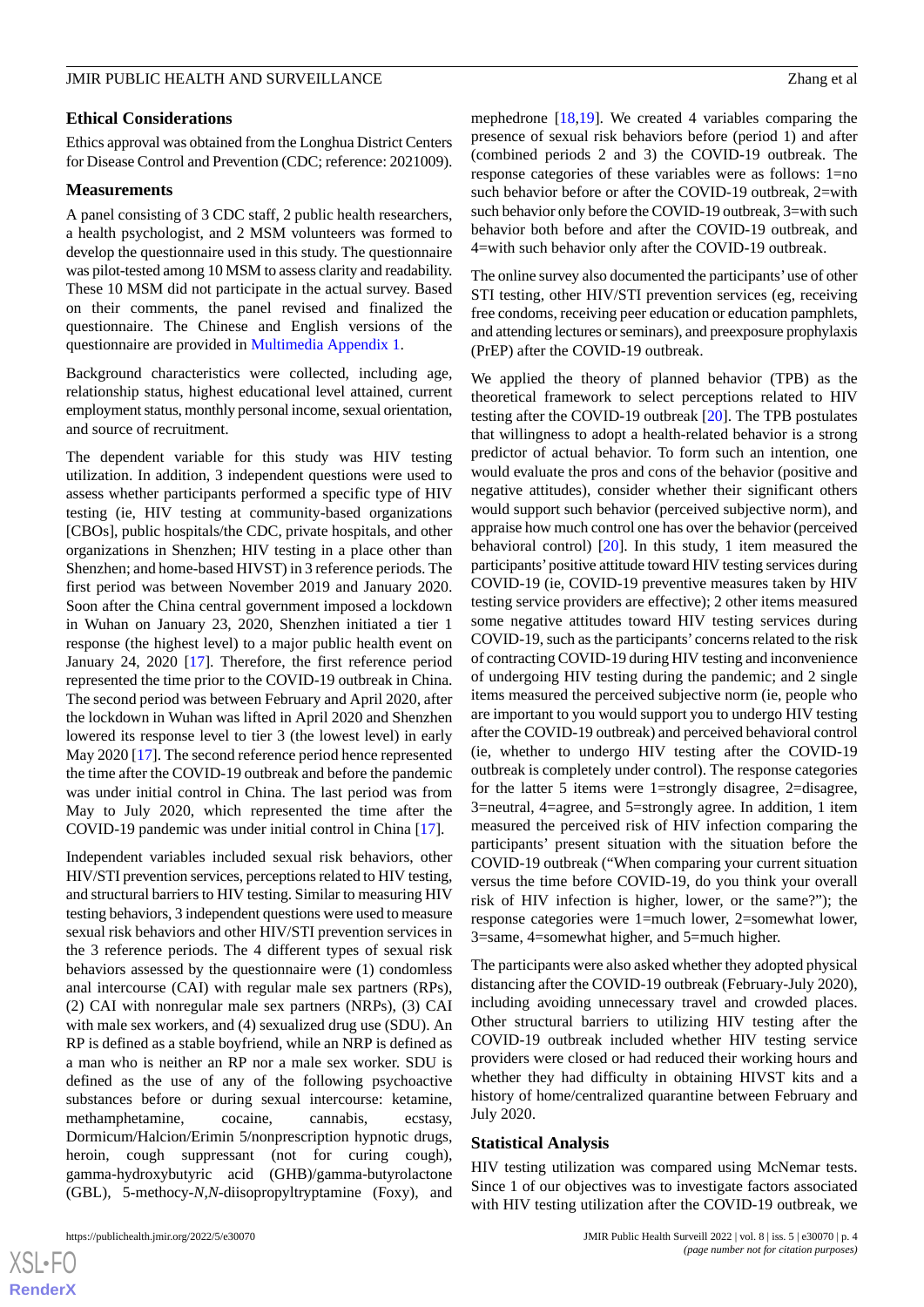combined the utilization of any type of HIV testing in period 2 (February-April 2020) and period 3 (May-July 2020) and used it as the dependent variable in the subsequent analysis. First, associations between background characteristics and the dependent variable were analyzed using logistic regression models, and crude odds ratios (ORs) were obtained. After adjustment for those variables with *P*<0.05 in the univariate analysis, associations between independent variables of interest (HIV testing prior to the COVID-19 outbreak, other HIV/STI prevention service utilization after the COVID-19 outbreak, variables comparing the presence of sexual risk behaviors before and after the COVID-19 outbreak, perceptions related to HIV testing, and structural barriers to HIV testing after the COVID-19 outbreak) and the dependent variable were assessed

by adjusted odds ratios (AORs). Each AOR was obtained by fitting a single logistic regression model, which involved 1 of the independent variables of interest and significant background variables. SPSS Statistics version 21.0 (IBM) was used for data analysis, with *P*<.05 considered statistically significant.

## *Results*

#### **Background Characteristics of the Participants**

The majority of the participants were 18-30 years old (n=452, 75.9%), single (n=481, 80.8%), and employed full-time (n=433, 72.8%); had attained at least tertiary education (n=394, 66.2%), with a monthly personal income of CNY  $\geq$ =5000 (>=US\$741.46) (n=346, 58.1%); see [Table 1](#page-5-0).

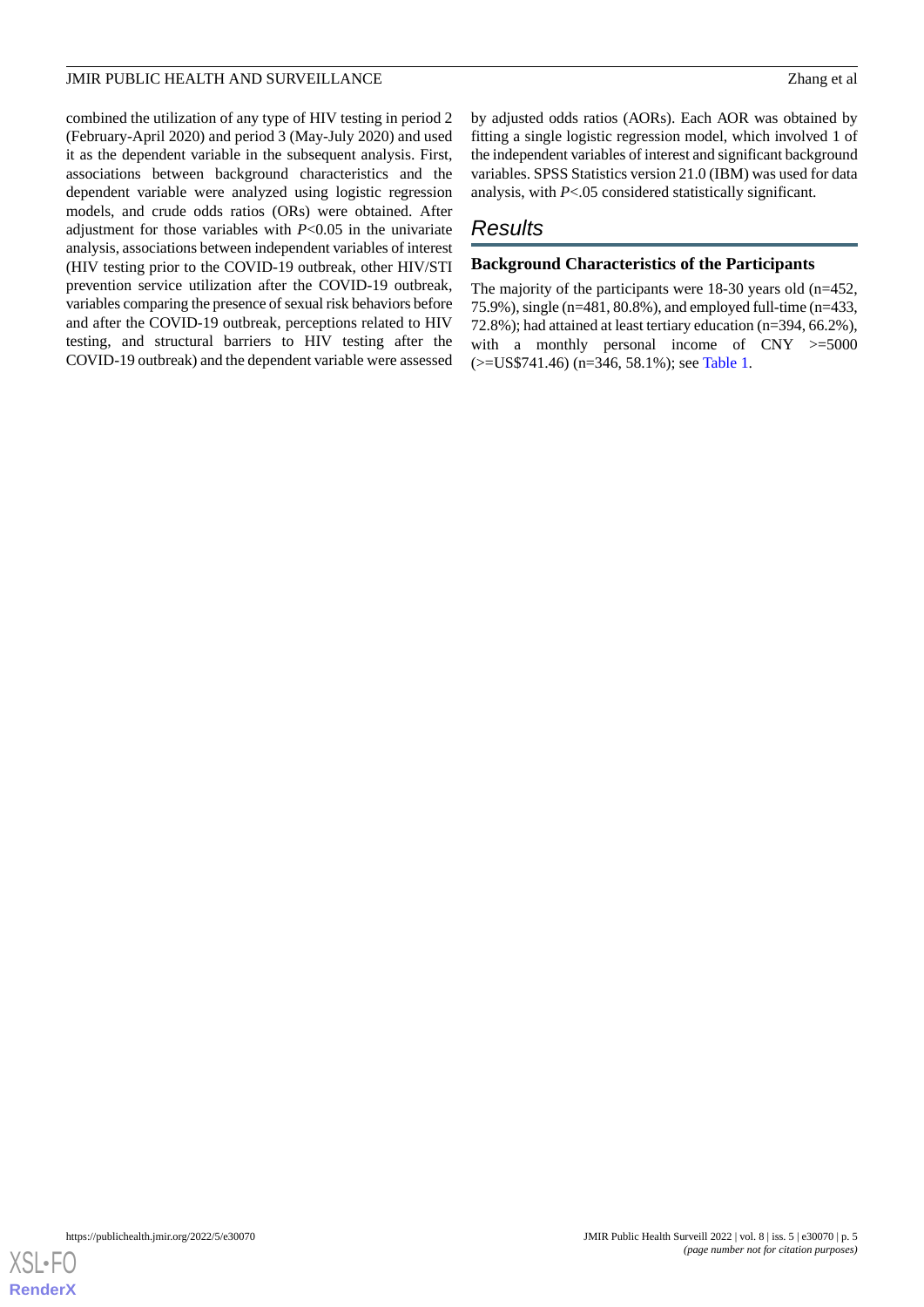<span id="page-5-0"></span>Table 1. Background characteristics of 595 MSM<sup>a</sup> participating in a cross-sectional survey from August to September 2020.

| Characteristics                                            | Participants, n (%) |  |  |  |
|------------------------------------------------------------|---------------------|--|--|--|
| Age (years)                                                |                     |  |  |  |
| 18-24                                                      | 184 (30.9)          |  |  |  |
| $25 - 30$                                                  | 268 (45.0)          |  |  |  |
| $31 - 40$                                                  | 114(19.2)           |  |  |  |
| >40                                                        | 29(4.9)             |  |  |  |
| <b>Relationship status</b>                                 |                     |  |  |  |
| Single                                                     | 481 (80.8)          |  |  |  |
| Cohabiting with or married to a man                        | 92(15.5)            |  |  |  |
| Cohabiting with or married to a woman                      | 22(3.7)             |  |  |  |
| <b>Highest educational level attained</b>                  |                     |  |  |  |
| Senior high school or below                                | 201 (33.8)          |  |  |  |
| College or above                                           | 394 (66.2)          |  |  |  |
| <b>Current employment status</b>                           |                     |  |  |  |
| Full-time                                                  | 433 (72.8)          |  |  |  |
| Part-time/unemployed/retired/student                       | 162(27.2)           |  |  |  |
| Monthly personal income <sup>b</sup>                       |                     |  |  |  |
| CNY <3000 ( <us \$444.87)<="" td=""><td>87(14.6)</td></us> | 87(14.6)            |  |  |  |
| CNY 3000-4999 (US \$444.87-\$741.31)                       | 119(20.0)           |  |  |  |
| CNY 5000-6999 (US \$741.46-\$1037.89)                      | 118 (19.8)          |  |  |  |
| CNY 7000-9999 (US \$1038.04-\$1482.76)                     | 99 (16.6)           |  |  |  |
| CNY $\geq$ 10,000 ( $\geq$ US \$1482.91)                   | 129(21.7)           |  |  |  |
| Refuse to disclose                                         | 43(7.2)             |  |  |  |
| <b>Sexual orientation</b>                                  |                     |  |  |  |
| Homosexual                                                 | 427(71.8)           |  |  |  |
| <b>Bisexual</b>                                            | 117(19.7)           |  |  |  |
| Heterosexual                                               | 18(3.0)             |  |  |  |
| Uncertain                                                  | 33(5.5)             |  |  |  |
| Source of recruitment                                      |                     |  |  |  |
| Outreach in gay venues                                     | 440 (73.9)          |  |  |  |
| Online recruitment                                         | 87(14.6)            |  |  |  |
| Peer referral                                              | 68 (11.4)           |  |  |  |

<sup>a</sup>MSM: men who have sex with men.

 $<sup>b</sup>$ An exchange rate of CNY 1=US \$0.15 has been used.</sup>

#### **Frequency Distribution of Independent Variables**

Relatively few participants (n=6-44, 1.0%-7.4%) reported the presence of sexual risk behaviors only after the COVID-19 outbreak ([Table 2](#page-6-0)). The prevalence of sexual risk behaviors in different reference periods are shown in [Multimedia Appendix](#page-16-16) [2.](#page-16-16) After the COVID-19 outbreak, 37-199 (6.2%-33.4%) participants used HIV/STI prevention services other than HIV testing ([Table 3](#page-7-0)). Regarding perceptions related to HIV testing ([Table 4\)](#page-8-0), over half of the participants perceived their current risk of HIV infection was much/somewhat lower than that before

 $X$ SL•FO **[RenderX](http://www.renderx.com/)** COVID-19 (n=387, 65%) and agreed/strongly agreed that COVID-19 preventive measures taken by HIV testing service providers were effective (n=320, 53.7%). More than one-third of them had concerns related to COVID-19 infection during HIV testing (n=225, 37.9%) and the inconvenience of using HIV testing services during the pandemic (n=243, 40.8%). Regarding structural barriers to HIV testing, 58 (9.7%) and 63 (10.6%) participants reported that HIV testing service providers suspended and reduced their services, respectively, and 42 (7.1%) had difficulty in obtaining HIVST kits between February and July 2020 ([Table 5](#page-9-0)).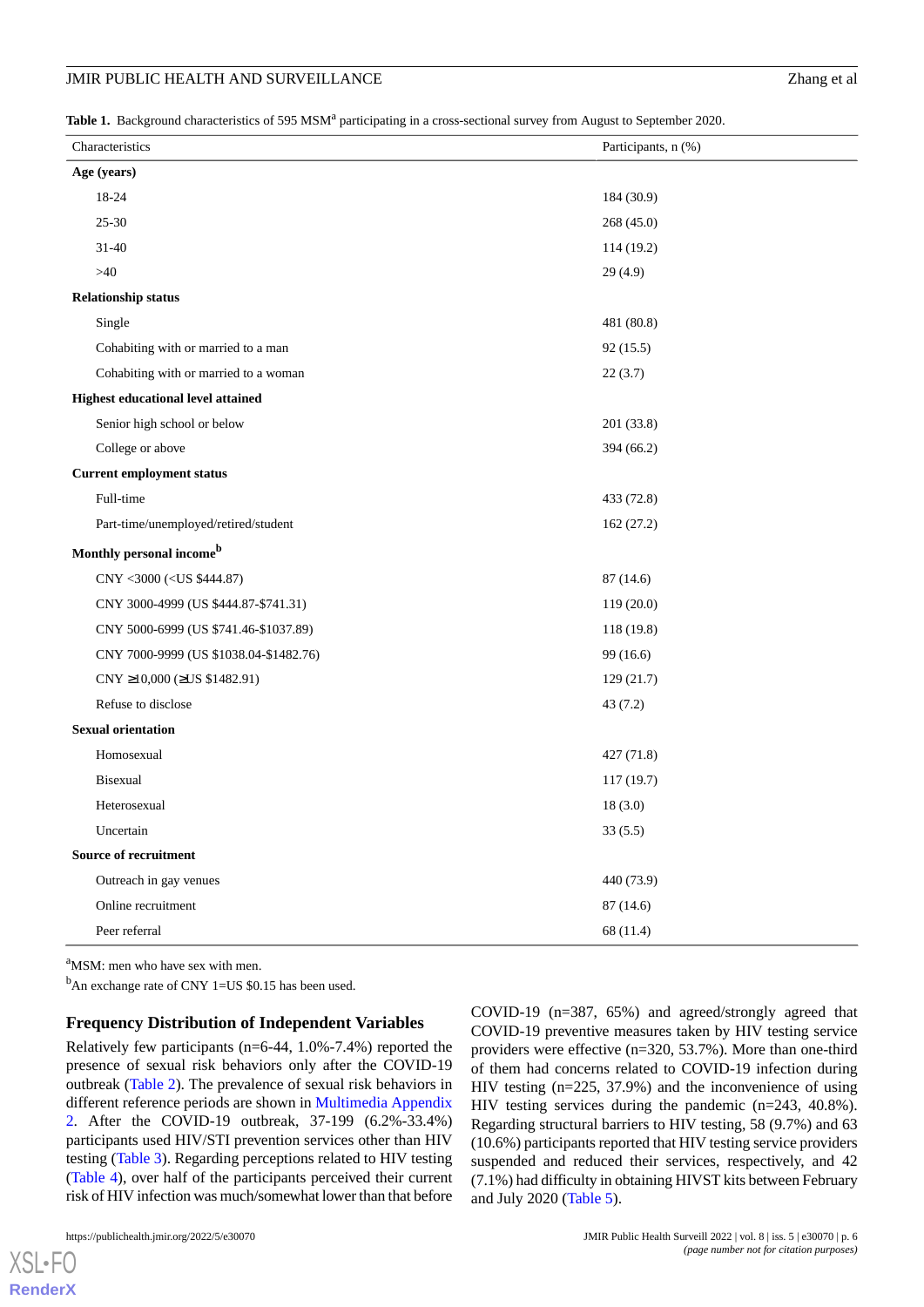<span id="page-6-0"></span>**Table 2.** Frequency distribution of sexual risk behaviors before (November 2019-January 2020) and after (February-July 2020) the COVID-19 outbreak among 595 MSM<sup>a</sup> participating in a cross-sectional survey from August to September 2020.

| Independent variables                                          | Participants, n (%) |  |  |  |
|----------------------------------------------------------------|---------------------|--|--|--|
| $CAIb$ with $RPsc$                                             |                     |  |  |  |
| No such behavior before or after the COVID-19 outbreak         | 427(71.8)           |  |  |  |
| With such behavior only before the COVID-19 outbreak           | 33(5.5)             |  |  |  |
| With such behavior both before and after the COVID-19 outbreak | 91(15.3)            |  |  |  |
| With such behavior only after the COVID-19 outbreak            | 44 (7.4)            |  |  |  |
| CAI with NRPs <sup>d</sup>                                     |                     |  |  |  |
| No such behavior before or after the COVID-19 outbreak         | 509 (85.5)          |  |  |  |
| With such behavior only before the COVID-19 outbreak           | 19(3.2)             |  |  |  |
| With such behavior both before and after the COVID-19 outbreak | 35(5.9)             |  |  |  |
| With such behavior only after the COVID-19 outbreak            | 32(5.4)             |  |  |  |
| <b>CAI</b> with male sex workers                               |                     |  |  |  |
| No such behavior before or after the COVID-19 outbreak         | 576 (96.8)          |  |  |  |
| With such behavior only before the COVID-19 outbreak           | 5(0.8)              |  |  |  |
| With such behavior both before and after the COVID-19 outbreak | 8(1.3)              |  |  |  |
| With such behavior only after the COVID-19 outbreak            | 6(1.0)              |  |  |  |
| SDU <sup>e</sup>                                               |                     |  |  |  |
| No such behavior before or after the COVID-19 outbreak         | 515 (86.6)          |  |  |  |
| With such behavior only before the COVID-19 outbreak           | 13(2.2)             |  |  |  |
| With such behavior both before and after the COVID-19 outbreak | 45(7.6)             |  |  |  |
| With such behavior only after the COVID-19 outbreak            | 22(3.7)             |  |  |  |

<sup>a</sup>MSM: men who have sex with men.

<sup>b</sup>CAI: condomless anal intercourse.

<sup>c</sup>RP: regular male sex partner.

<sup>d</sup>NRP: nonregular male sex partner.

e SDU: sexualized drug use.

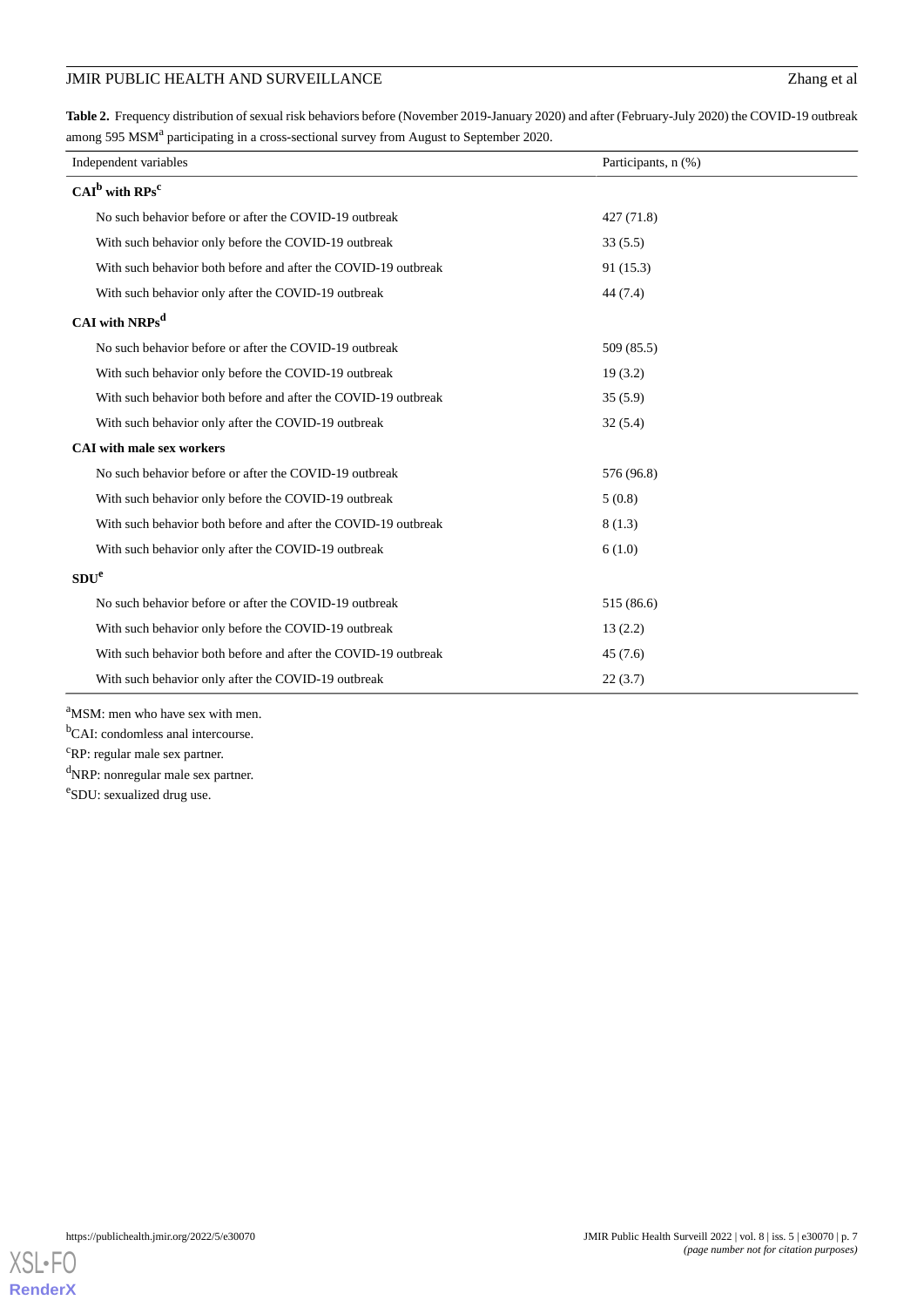<span id="page-7-0"></span>Table 3. Frequency distribution of HIV/STI<sup>a</sup> prevention service utilization after the COVID-19 outbreak (February-July 2020) among 595 MSM<sup>b</sup> participating in a cross-sectional survey from August to September 2020.

| Independent variables                                                                                                                   | Participants, n (%) |  |  |  |  |  |
|-----------------------------------------------------------------------------------------------------------------------------------------|---------------------|--|--|--|--|--|
| <b>Testing for other STIs</b>                                                                                                           |                     |  |  |  |  |  |
| N <sub>0</sub>                                                                                                                          | 373 (77.8)          |  |  |  |  |  |
| Yes                                                                                                                                     | 132(22.2)           |  |  |  |  |  |
| Other HIV/STI prevention services (eg, receiving free condoms or peer education or education pamphlets, attending lectures or seminars) |                     |  |  |  |  |  |
| N <sub>0</sub>                                                                                                                          | 396 (66.6)          |  |  |  |  |  |
| Yes                                                                                                                                     | 199 (33.4)          |  |  |  |  |  |
| Use of PrEP <sup>c</sup> before CAI <sup>d</sup> with male sex workers                                                                  |                     |  |  |  |  |  |
| N <sub>0</sub>                                                                                                                          | 558 (93.8)          |  |  |  |  |  |
| Yes                                                                                                                                     | 37(6.2)             |  |  |  |  |  |
|                                                                                                                                         |                     |  |  |  |  |  |

<sup>a</sup>STI: sexually transmitted infection.

b<sub>MSM</sub>: men who have sex with men.

c PrEP: preexposure prophylaxis.

<sup>d</sup>CAI: condomless anal intercourse.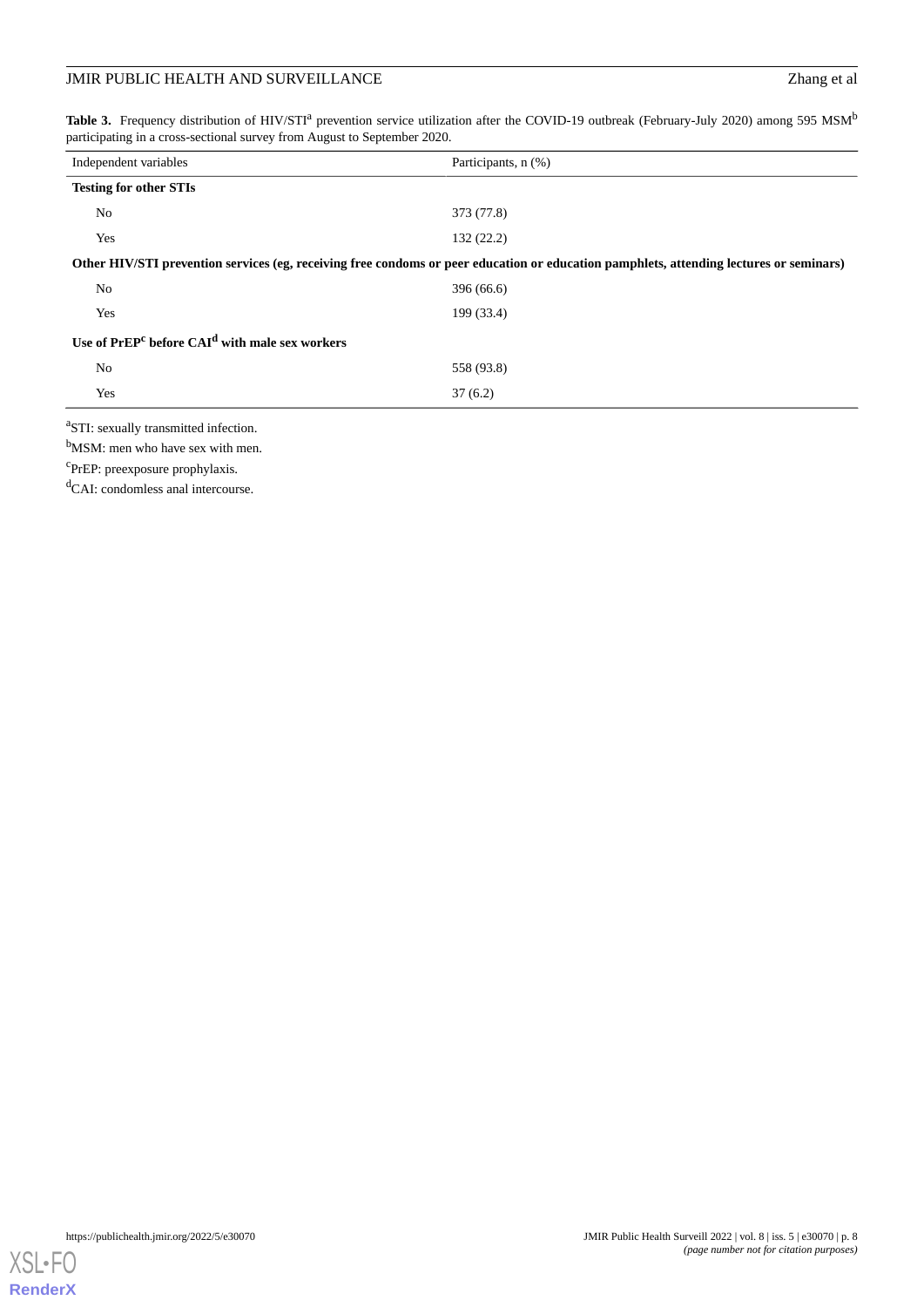<span id="page-8-0"></span>Table 4. Frequency distribution of perceptions related to HIV testing utilization after the COVID-19 outbreak among 595 MSM<sup>a</sup> participating in a cross-sectional survey from August to September 2020.

| Independent variables                                                                                  | Participants, n (%)                                                                                   | Mean (SD) |
|--------------------------------------------------------------------------------------------------------|-------------------------------------------------------------------------------------------------------|-----------|
| Perceived risk of HIV infection comparing the present situation with the time before COVID-19          | 2.3(1.3)                                                                                              |           |
| Much lower                                                                                             | 218 (36.6)                                                                                            | $N/A^b$   |
| Somewhat lower                                                                                         | 169(28.4)                                                                                             | N/A       |
| Same                                                                                                   | 31(5.2)                                                                                               | N/A       |
| Somewhat higher                                                                                        | 143(24.0)                                                                                             | N/A       |
| Whether COVID-19 preventive measures taken by HIV testing services providers are effective             |                                                                                                       | 3.5(1.1)  |
| Strongly disagree                                                                                      | 35(5.9)                                                                                               | N/A       |
| Disagree                                                                                               | 57 (9.6)                                                                                              | N/A       |
| Neutral                                                                                                | 183 (30.8)                                                                                            | N/A       |
| Agree                                                                                                  | 221 (37.1)                                                                                            | N/A       |
| Strongly agree                                                                                         | 99 (16.6)                                                                                             | N/A       |
| Concern about COVID-19 infection when undergoing HIV testing                                           |                                                                                                       | 3.1(1.3)  |
| Strongly disagree                                                                                      | 85 (14.3)                                                                                             | N/A       |
| Disagree                                                                                               | 90(15.1)                                                                                              | N/A       |
| Neutral                                                                                                | 195 (32.8)                                                                                            | N/A       |
| Agree                                                                                                  | 114 (19.2)                                                                                            | N/A       |
| Strongly agree                                                                                         | 111(18.7)                                                                                             | N/A       |
| Whether it is inconvenient to go to organizations providing HIV testing after the COVID-19<br>outbreak |                                                                                                       | 3.3(1.2)  |
| Strongly disagree                                                                                      | 59 (9.9)                                                                                              | N/A       |
| Disagree                                                                                               | 83 (13.9)                                                                                             | N/A       |
| Neutral                                                                                                | 210 (35.3)                                                                                            | N/A       |
| Agree                                                                                                  | 124(20.8)                                                                                             | N/A       |
| Strongly agree                                                                                         | 119 (20.0)                                                                                            | N/A       |
| 19 outbreak                                                                                            | Whether people who are important to you support you to undergo HIV testing after the COVID- 4.0 (1.0) |           |
| Strongly disagree                                                                                      | 28(4.7)                                                                                               | N/A       |
| Disagree                                                                                               | 7(1.2)                                                                                                | N/A       |
| Neutral                                                                                                | 135 (22.7)                                                                                            | $\rm N/A$ |
| Agree                                                                                                  | 212 (35.6)                                                                                            | $\rm N/A$ |
| Strongly agree                                                                                         | 213 (35.8)                                                                                            | N/A       |
| Whether to undergo HIV testing after the COVID-19 outbreak is completely under control                 |                                                                                                       | 4.0(1.0)  |
| Strongly disagree                                                                                      | 21(3.5)                                                                                               | $\rm N/A$ |
| Disagree                                                                                               | 14(2.4)                                                                                               | $\rm N/A$ |
| Neutral                                                                                                | 126(21.2)                                                                                             | N/A       |
| Agree                                                                                                  | 209 (35.1)                                                                                            | $\rm N/A$ |
| Strongly agree                                                                                         | 225 (37.8)                                                                                            | $\rm N/A$ |

<sup>a</sup>MSM: men who have sex with men.

<sup>b</sup>N/A: not applicable.

**[RenderX](http://www.renderx.com/)**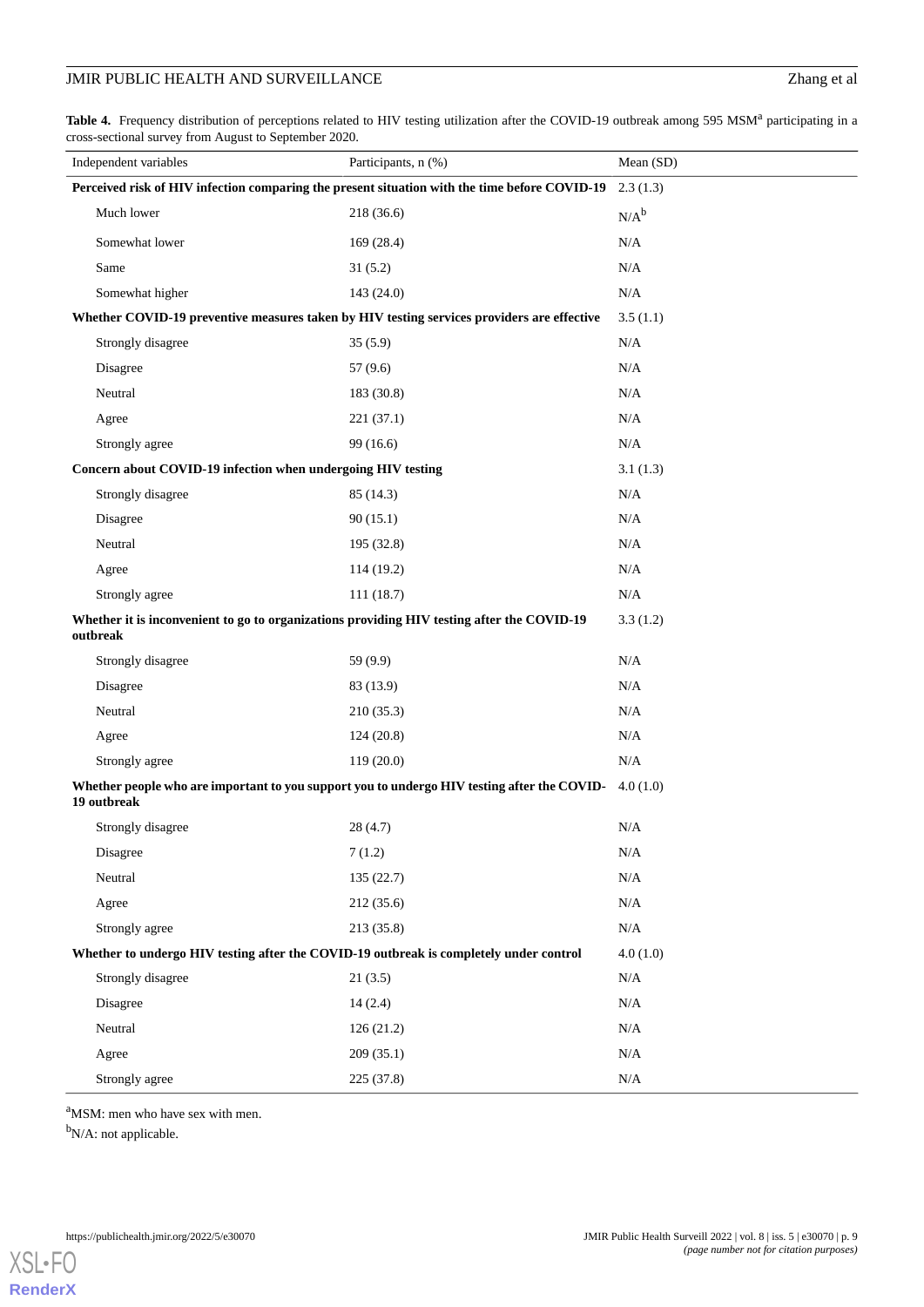<span id="page-9-0"></span>Table 5. Frequency distribution of structural barriers among 595 MSM<sup>a</sup> participating in a cross-sectional survey from August to September 2020.

| Independent variables                                                                | Participants, n (%) |  |  |  |
|--------------------------------------------------------------------------------------|---------------------|--|--|--|
| Avoiding unnecessary travel                                                          |                     |  |  |  |
| No                                                                                   | 203 (34.1)          |  |  |  |
| Yes                                                                                  | 392 (65.9)          |  |  |  |
| Avoiding crowded places                                                              |                     |  |  |  |
| No                                                                                   | 181 (30.4)          |  |  |  |
| Yes                                                                                  | 414 (69.6)          |  |  |  |
| HIV testing service providers suspending their services during February-July 2020    |                     |  |  |  |
| No                                                                                   | 537 (90.3)          |  |  |  |
| Yes                                                                                  | 58 (9.7)            |  |  |  |
| HIV testing service providers reducing their service hours during February-July 2020 |                     |  |  |  |
| No                                                                                   | 532 (89.4)          |  |  |  |
| Yes                                                                                  | 63(10.6)            |  |  |  |
| Difficulty in obtaining HIVST <sup>b</sup> kits during February-July 2020            |                     |  |  |  |
| No                                                                                   | 553 (92.9)          |  |  |  |
| Yes                                                                                  | 42(7.1)             |  |  |  |
| History of home/centralized quarantine during February-July 2020                     |                     |  |  |  |
| No                                                                                   | 504 (84.7)          |  |  |  |
| Yes                                                                                  | 91(15.3)            |  |  |  |
|                                                                                      |                     |  |  |  |

<sup>a</sup>MSM: men who have sex with men.

<sup>b</sup>HIVST: HIV self-testing.

#### **HIV Testing Utilization During Different Reference Periods**

About half of the participants underwent any types of HIV testing between February and July 2020 (n=331, 55.6%). Compared to the time before the COVID-19 outbreak (period 1, November 2019-January 2020), a significantly lower proportion of the participants underwent any type of HIV testing between February and April 2020 (period 2 vs period 1: n=262 vs 363, 44.0% vs 61.0%, *P*<.001). The proportion of testers did not increase significantly after the pandemic was under initial

control in China (period 3, May-July 2020; period 2 vs period 3: n=262 vs 277, 44.0% vs 46.6%, *P*=.21; period 3 vs period 1: n=277 vs 363, 46.6% vs 61.0%, *P*<.001). We observed similar changes in the utilization of HIV testing at CBOs in Shenzhen, at public hospitals/the CDC in Shenzhen, at other organizations in Shenzhen, and in places other than Shenzhen, as well as the utilization of HIVST. In addition, 331 (55.6%) participants had undergone any type of HIV testing after the COVID-19 outbreak (combined periods 2 and 3); see [Table 6](#page-10-0). Patterns of HIV testing utilization across the study period are also shown in [Figure 2.](#page-11-0)

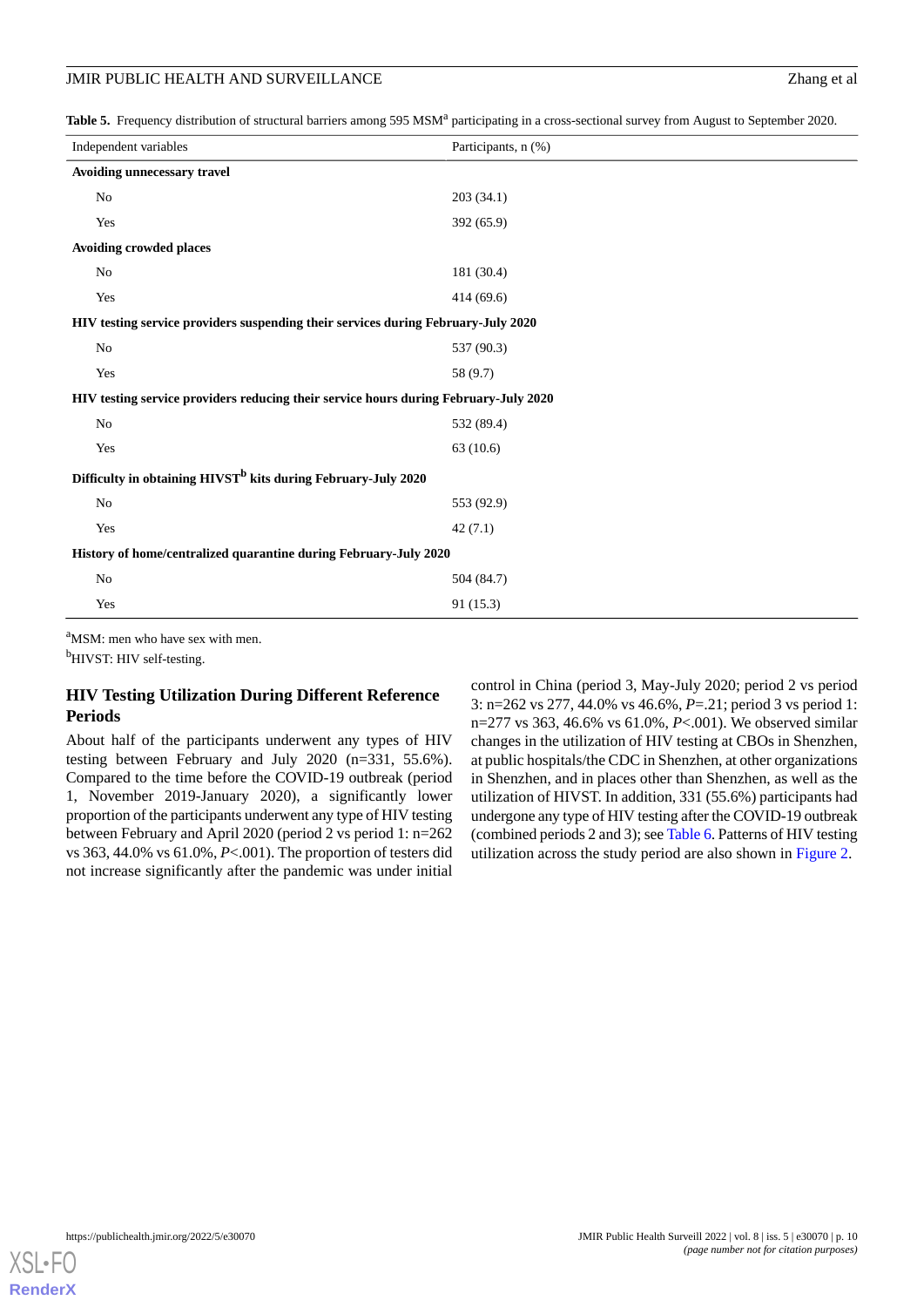<span id="page-10-0"></span>Table 6. HIV testing utilization during different reference periods among 595 MSM<sup>a</sup> participating in a cross-sectional survey from August to September 2020.

| HIV testing locations                                       | Participants who un-<br>derwent testing, n (%) | $P$ value <sup>d</sup> | Period $1^b$ vs period $2^c$ , Period 2 vs period $3^e$ ,<br>$P$ value <sup>d</sup> | Period 3 vs period 1,<br>$P$ value <sup>d</sup> |
|-------------------------------------------------------------|------------------------------------------------|------------------------|-------------------------------------------------------------------------------------|-------------------------------------------------|
| HIV testing at CBOs <sup>f</sup> in Shenzhen                |                                                | < 0.001                | .56                                                                                 | < .001                                          |
| Period 1                                                    | 72(12.1)                                       | $N/A^g$                | N/A                                                                                 | N/A                                             |
| Period 2                                                    | 41(6.9)                                        | $\rm N/A$              | N/A                                                                                 | N/A                                             |
| Period 3                                                    | 45 (7.6)                                       | $\rm N/A$              | $\rm N/A$                                                                           | N/A                                             |
| Combined periods 2 and 3                                    | 56(9.4)<br>N/A<br>N/A                          |                        | N/A                                                                                 |                                                 |
| $HIV$ testing at public hospitals or the $CDCh$ in Shenzhen |                                                | < .001                 | $.38\,$                                                                             | < 0.001                                         |
| Period 1                                                    | 137(23.0)                                      | N/A                    | $\rm N/A$                                                                           | N/A                                             |
| Period 2                                                    | 77 (12.9)                                      | N/A                    | $\rm N/A$                                                                           | N/A                                             |
| Period 3                                                    | 85 (14.3)                                      | $\rm N/A$              | $\rm N/A$                                                                           | N/A                                             |
| Combined periods 2 and 3                                    | 113(19.0)                                      | N/A                    | N/A                                                                                 | $\rm N/A$                                       |
| HIV testing at private hospitals in Shenzhen                |                                                | $.08\,$                | .55                                                                                 | .33                                             |
| Period 1                                                    | 28(4.7)                                        | $\rm N/A$              | $\rm N/A$                                                                           | N/A                                             |
| Period 2                                                    | 20(3.4)                                        | N/A                    | N/A                                                                                 | N/A                                             |
| Period 3                                                    | 23(3.9)                                        | N/A                    | N/A                                                                                 | N/A                                             |
| Combined periods 2 and 3                                    | 27(4.5)                                        | N/A                    | N/A                                                                                 | N/A                                             |
| HIV testing at other organizations in Shenzhen              |                                                | .002                   | .42                                                                                 | .05                                             |
| Period 1                                                    | 52(8.7)                                        | N/A                    | N/A                                                                                 | N/A                                             |
| Period 2                                                    | 34(5.7)                                        | N/A                    | N/A                                                                                 | N/A                                             |
| Period 3                                                    | 39(6.6)                                        | N/A                    | N/A                                                                                 | N/A                                             |
| Combined periods 2 and 3                                    | 49(8.2)                                        | N/A                    | N/A                                                                                 | N/A                                             |
| HIV testing in places other than Shenzhen                   |                                                | .002                   | .42                                                                                 | .05                                             |
| Period 1                                                    | 129(21.7)                                      | N/A                    | $\rm N/A$                                                                           | N/A                                             |
| Period 2                                                    | 76 (12.8)                                      | N/A                    | N/A                                                                                 | N/A                                             |
| Period 3                                                    | 72(12.1)                                       | N/A                    | N/A                                                                                 | N/A                                             |
| Combined periods 2 and 3                                    | 98 (16.5)                                      | N/A                    | N/A                                                                                 | N/A                                             |
| Home-based HIVST <sup>i</sup>                               |                                                | $< 001$                | .83                                                                                 | < 0.001                                         |
| Period 1                                                    | 260 (43.7)                                     | $\rm N/A$              | $\rm N/A$                                                                           | $\rm N/A$                                       |
| Period 2                                                    | 200(33.6)                                      | N/A                    | $\rm N/A$                                                                           | N/A                                             |
| Period 3                                                    | 197(33.1)                                      | $\rm N/A$              | N/A                                                                                 | N/A                                             |
| Combined periods 2 and 3                                    | 241 (40.5)                                     | N/A                    | N/A                                                                                 | N/A                                             |
| Any type of HIV testing                                     |                                                | < 0.001                | .21                                                                                 | < 0.001                                         |
| Period 1                                                    | 363(61.0)                                      | $\rm N/A$              | $\rm N/A$                                                                           | $\rm N/A$                                       |
| Period 2                                                    | 262 (44.0)                                     | N/A                    | N/A                                                                                 | N/A                                             |
| Period 3                                                    | 277(46.6)                                      | N/A                    | N/A                                                                                 | $\rm N/A$                                       |
| Combined periods 2 and 3                                    | 331 (55.6)                                     | $\rm N/A$              | $\rm N/A$                                                                           | $\rm N/A$                                       |

<sup>a</sup>MSM: men who have sex with men.

<sup>b</sup>Period 1: before the COVID-19 outbreak (November 2019-January 2020).

c Period 2: before COVID-19 was under initial control (February-April 2020).

<sup>d</sup>P values were obtained using McNemar tests.

ePeriod 3: after COVID-19 was under initial control (May-July 2020).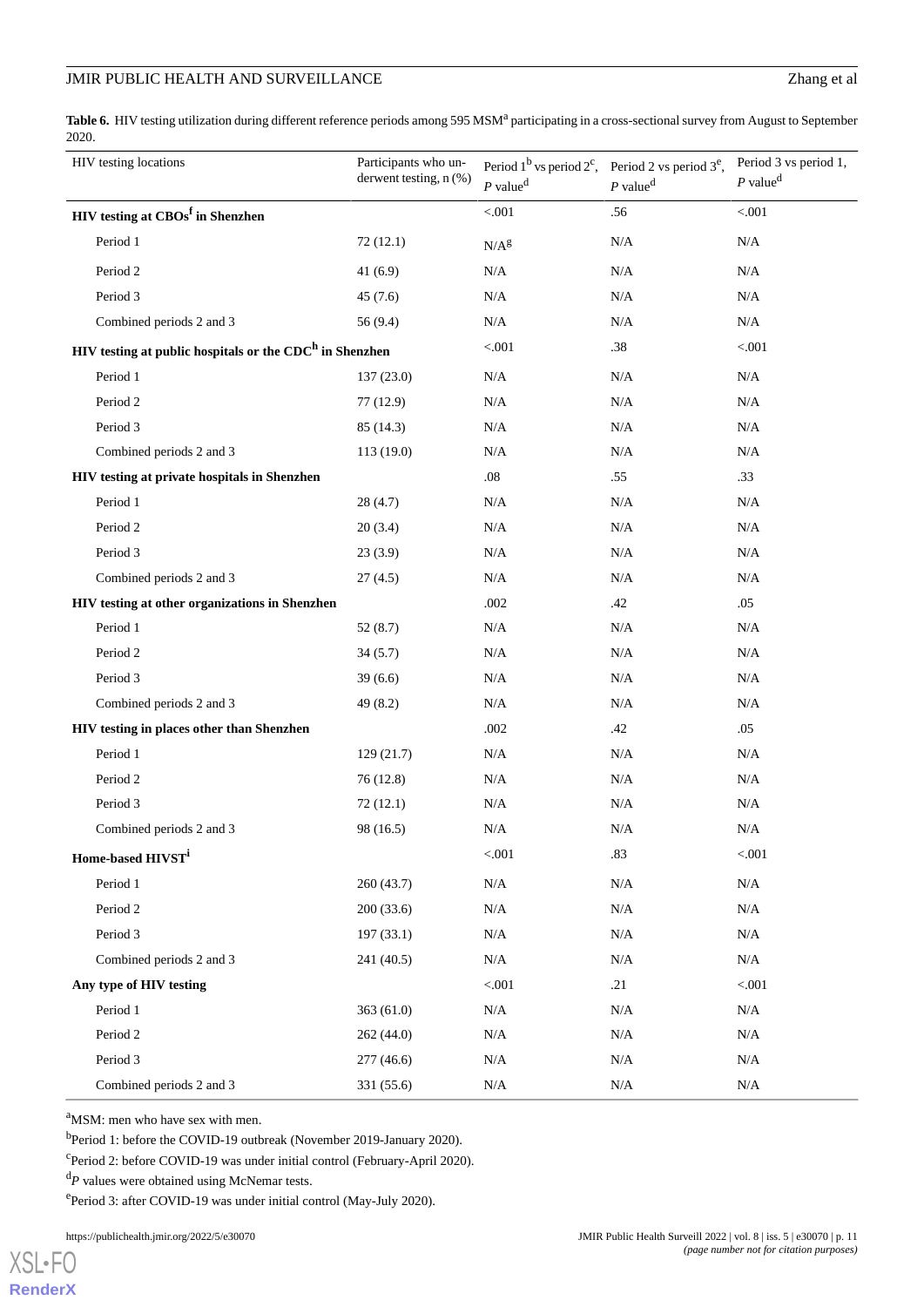<sup>f</sup>CBO: community-based organization.  $gN/A$ : not applicable. hCDC: Centers for Disease Control and Prevention. <sup>i</sup>HIVST: HIV self-testing.

<span id="page-11-0"></span>



#### **Factors Associated With HIV Testing Utilization After the COVID-19 Outbreak (February-July 2020)**

In univariate analysis, participants who cohabited with or were married to a woman and identified themselves as heterosexual were less likely to undergo any type of HIV testing between February and July 2020 [\(Table 7](#page-12-0)).

After adjusting for these significant background characteristics, CAI with RPs and SDU both before and after the COVID-19 outbreak were associated with higher utilization of HIV testing after the COVID-19 outbreak. CAI with RPs and NRPs only after the COVID-19 outbreak was also positively associated with the dependent variable. Regarding HIV/STI prevention service utilization, utilization of HIV testing services prior to the COVID-19 outbreak was associated with higher HIV testing utilization after the COVID-19 outbreak. Users of other STI testing, other HIV/STI prevention services, and PrEP after the

COVID-19 outbreak were more likely to undergo any types of HIV testing in the same period.

The current perceived risk of HIV infection was higher than that before the COVID-19 outbreak (AOR 1.15, 95% CI 1.01-1.30, *P*=.03), and perceived COVID-19 preventive measures taken by HIV testing service providers to be effective (AOR 1.52, 95% CI 1.29-1.78, *P*<.001) and perceived higher behavioral control to undergo HIV testing after the COVID-19 outbreak (AOR 1.18, 95% CI 1.00-1.40, *P*=.048) were associated with higher HIV testing utilization between February and July 2020. COVID-19 infection during HIV testing (AOR 0.78, 95% CI 0.68-0.89, *P*<.001), avoiding crowded places (AOR 0.68, 95% CI 0.48-0.98, *P*=0.04), and HIV testing service providers reducing their working hours (AOR 0.59, 95% CI 0.48-0.98, *P*=0.046) were associated with lower HIV testing utilization during the same period [\(Table 8\)](#page-13-0).

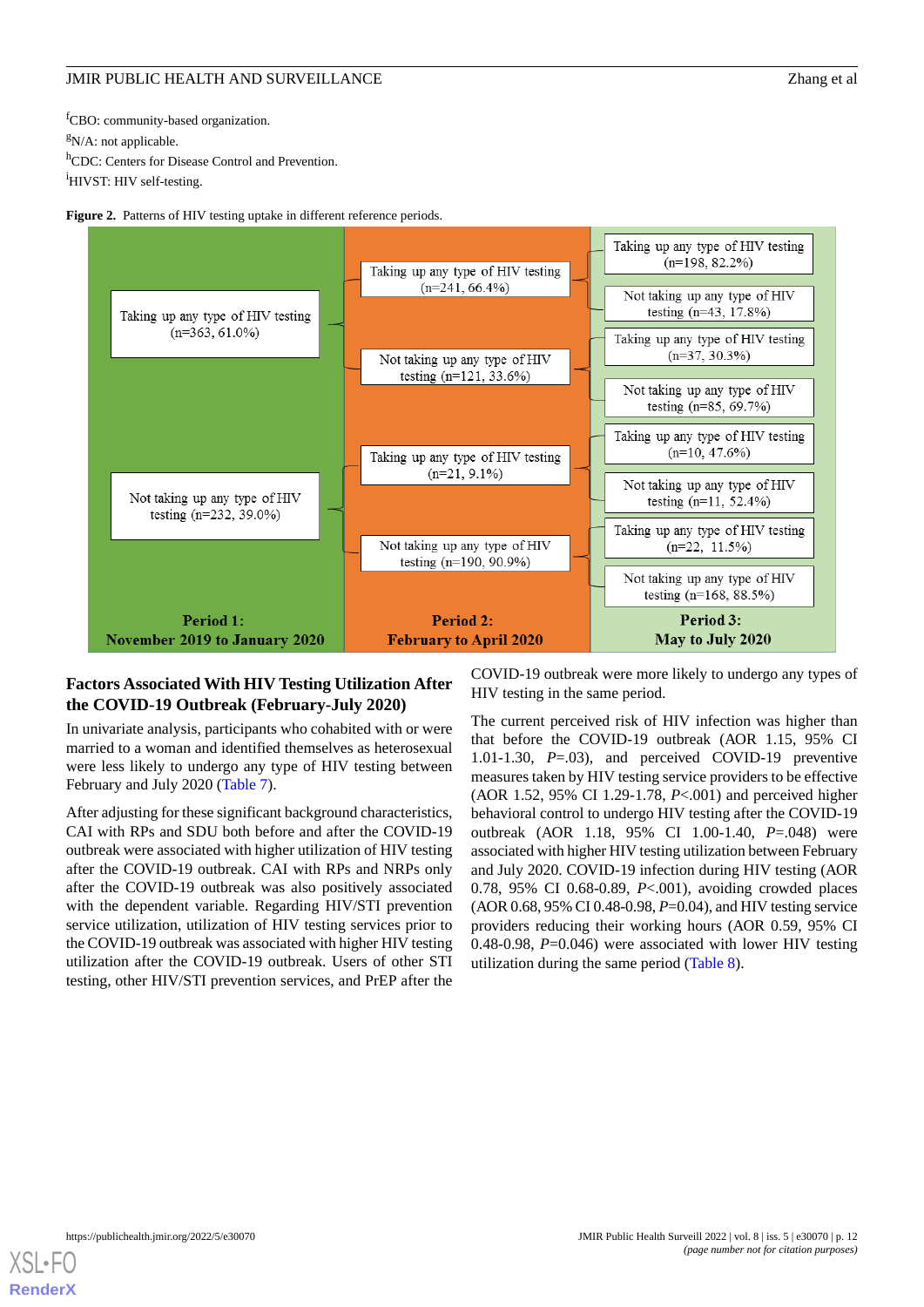<span id="page-12-0"></span>Table 7. Associations between background characteristics and utilizing any HIV testing after the COVID-19 outbreak (February-July 2020) among 595 MSM<sup>a</sup> participating in a cross-sectional survey from August to September 2020.

| Characteristics                                                                        | Prevalence of utilizing any HIV testing, n/N (%) | Crude OR $b$ (95% CI) | $P$ value        |
|----------------------------------------------------------------------------------------|--------------------------------------------------|-----------------------|------------------|
| Age (years)                                                                            |                                                  |                       |                  |
| 18-24                                                                                  | 94/184(51.1)                                     | $1.0\,$               | N/A <sup>c</sup> |
| $25 - 30$                                                                              | 157/268 (58.6)                                   | $1.35(0.93-1.98)$     | .12              |
| $31 - 40$                                                                              | 60/114(52.6)                                     | $1.06(0.67-1.70)$     | .80              |
| >40                                                                                    | 20/29(69.0)                                      | 2.13 (0.92-4.92)      | $.08\,$          |
| <b>Relationship status</b>                                                             |                                                  |                       |                  |
| Single                                                                                 | 271/481 (56.3)                                   | 1.0                   | N/A              |
| Cohabiting with or married to a man                                                    | 54/92 (58.7)                                     | $1.10(0.70-1.73)$     | .68              |
| Cohabiting with or married to a woman                                                  | 6/22(27.3)                                       | $0.29(0.11-0.76)$     | .01              |
| <b>Highest educational level attained</b>                                              |                                                  |                       |                  |
| Senior high school or below                                                            | 105/201 (52.2)                                   | $1.0\,$               | N/A              |
| College or above                                                                       | 226/394 (57.4)                                   | $1.23(0.87-1.73)$     | .24              |
| <b>Employment status</b>                                                               |                                                  |                       |                  |
| Full-time                                                                              | 246/433 (56.8)                                   | $1.0\,$               | N/A              |
| Part-time/unemployed/retired/student                                                   | 85/162 (52.5)                                    | $0.84(0.58-1.21)$     | .34              |
| Monthly personal income                                                                |                                                  |                       |                  |
| CNY <3000 ( <us \$444.87)<="" td=""><td>50/87 (57.5)</td><td>1.0</td><td>N/A</td></us> | 50/87 (57.5)                                     | 1.0                   | N/A              |
| CNY 3000-4999 (US \$444.87-\$741.31)                                                   | 60/119(50.4)                                     | $0.75(0.43-1.31)$     | .32              |
| CNY 5000-6999 (US \$741.46-\$1037.89)                                                  | 64/118 (54.2)                                    | $0.88(0.50-1.53)$     | .65              |
| CNY 7000-9999 (US \$1038.04-\$1482.76)                                                 | 56/99 (56.6)                                     | $0.96(0.65-1.72)$     | .90              |
| CNY $\geq$ 10,000 ( $\geq$ US \$1482.91)                                               | 80/129(62.0)                                     | $1.21(0.69-2.10)$     | .50              |
| Refuse to disclose                                                                     | 21/43(48.8)                                      | $0.71(0.34-1.47)$     | .35              |
| <b>Sexual orientation</b>                                                              |                                                  |                       |                  |
| Homosexual                                                                             | 241/427 (56.4)                                   | $1.0\,$               | N/A              |
| Bisexual                                                                               | 72/117(61.5)                                     | $1.24(0.81-1.88)$     | .32              |
| Heterosexual                                                                           | 3/18(16.7)                                       | $0.15(0.04-0.54)$     | .004             |
| Uncertain                                                                              | 15/33(45.5)                                      | $0.64(0.32-1.32)$     | .22              |
| Source of recruitment                                                                  |                                                  |                       |                  |
| Outreach in gay venues                                                                 | 247/440 (56.1)                                   | $1.0\,$               | $\rm N/A$        |
| Online recruitment                                                                     | 44/87(50.6)                                      | $0.80(0.50-1.27)$     | .34              |
| Peer referral                                                                          | 40/68(58.8)                                      | $1.12(0.67-1.87)$     | .68              |

<sup>a</sup>MSM: men who have sex with men.

b<sub>OR</sub>: odds ratio.

 $\rm ^{c}N/A$ : not applicable.

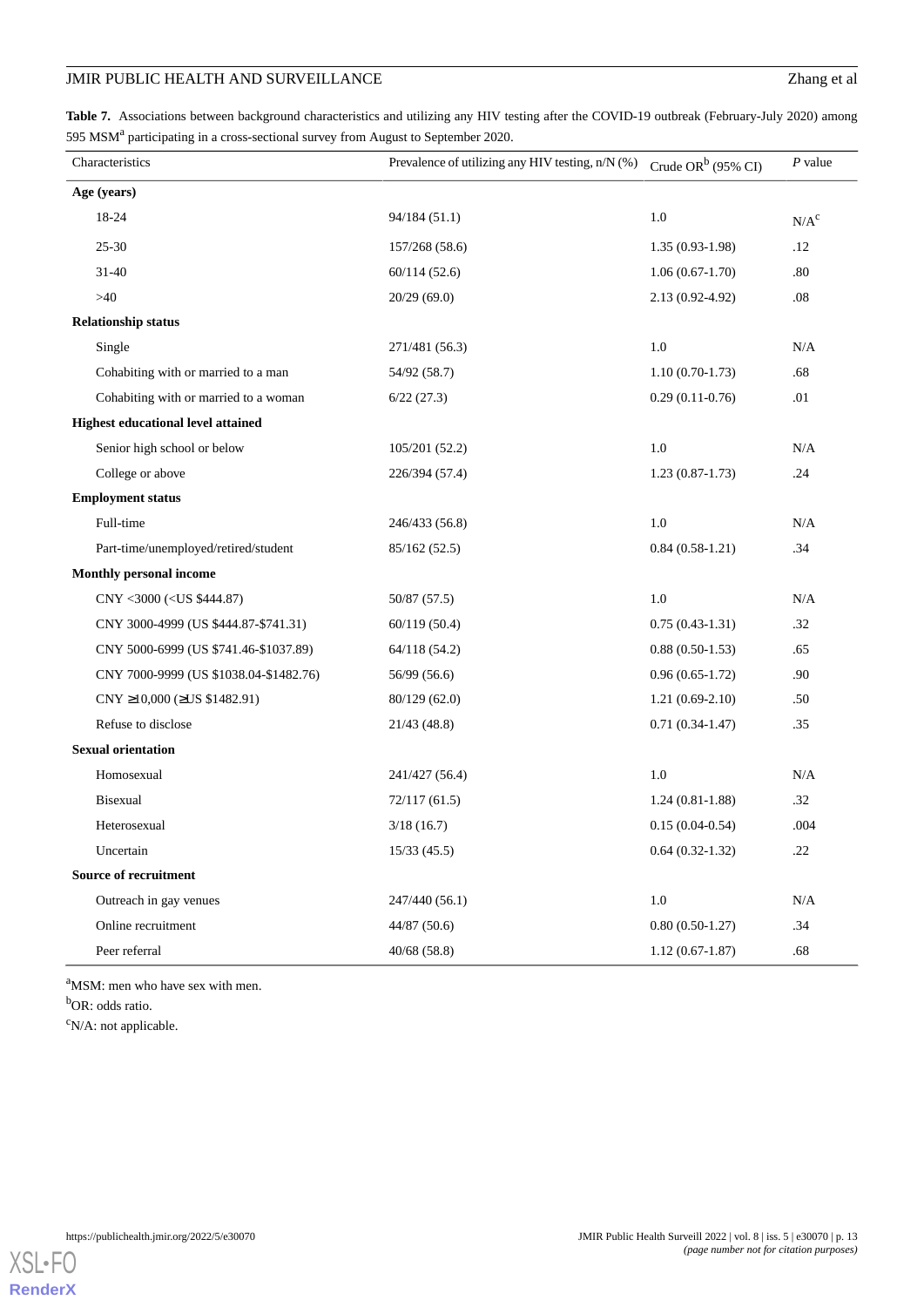<span id="page-13-0"></span>Table 8. Factors associated with utilizing any HIV testing after the COVID-19 outbreak (February-July 2020) among 595 MSM<sup>a</sup> participating in a cross-sectional survey from August to September 2020.

| Factors                                                                                                                                                                                        |                       | P value          |                       | $P$ value |
|------------------------------------------------------------------------------------------------------------------------------------------------------------------------------------------------|-----------------------|------------------|-----------------------|-----------|
|                                                                                                                                                                                                | Crude OR $b$ (95% CI) |                  | $AORc$ (95% CI)       |           |
| $CAId$ with $RPse$                                                                                                                                                                             |                       |                  |                       |           |
| No such behavior before or after the COVID-19 outbreak                                                                                                                                         | 1.0                   | N/A <sup>f</sup> | 1.0                   | N/A       |
| With such behavior only before the COVID-19 outbreak                                                                                                                                           | $1.71(0.82 - 3.56)$   | .15              | $1.51(0.72-3.17)$     | .28       |
| With such behavior both before and after the COVID-19 outbreak                                                                                                                                 | $2.32(1.42 - 3.77)$   | .001             | $2.15(1.29-3.57)$     | .003      |
| With such behavior only after the COVID-19 outbreak                                                                                                                                            | $2.09(1.08-4.06)$     | .03              | $2.07(1.06-4.07)$     | .03       |
| CAI with NRPs <sup>g</sup>                                                                                                                                                                     |                       |                  |                       |           |
| No such behavior before or after the COVID-19 outbreak                                                                                                                                         | 1.0                   | N/A              | 1.0                   | N/A       |
| With such behavior only before the COVID-19 outbreak                                                                                                                                           | $0.63(0.25-1.59)$     | .33              | $0.66(0.25-1.70)$     | .39       |
| With such behavior both before and after the COVID-19 outbreak                                                                                                                                 | $1.87(0.91-3.93)$     | .09              | $1.83(0.87-3.87)$     | .11       |
| With such behavior only after the COVID-19 outbreak                                                                                                                                            | 3.75 (1.52-9.26)      | .004             | $3.57(1.43 - 8.89)$   | .01       |
| <b>CAI</b> with male sex workers                                                                                                                                                               |                       |                  |                       |           |
| No such behavior before or after the COVID-19 outbreak                                                                                                                                         | 1.0                   | N/A              | 1.0                   | N/A       |
| With such behavior only before the COVID-19 outbreak                                                                                                                                           | $3.18(0.35-28.61)$    | .30              | $3.68(0.40-34.19)$    | .25       |
| With such behavior both before and after the COVID-19 outbreak                                                                                                                                 | $0.48(0.11-2.01)$     | .31              | $0.46(0.11-1.99)$     | .30       |
| With such behavior only after the COVID-19 outbreak                                                                                                                                            | $0.79(0.16-3.97)$     | .78              | $0.84(0.16-4.34)$     | .84       |
| SDU <sup>h</sup>                                                                                                                                                                               |                       |                  |                       |           |
| No such behavior before or after the COVID-19 outbreak                                                                                                                                         | 1.0                   | N/A              | 1.0                   | N/A       |
| With such behavior only before the COVID-19 outbreak                                                                                                                                           | $2.03(0.62 - 6.66)$   | .25              | $1.91(0.58-6.31)$     | .29       |
| With such behavior both before and after the COVID-19 outbreak                                                                                                                                 | $3.15(1.53-6.50)$     | .002             | 2.94 (1.41-6.06)      | .004      |
| With such behavior only after the COVID-19 outbreak                                                                                                                                            | $2.40(0.93-6.23)$     | .07              | $2.49(0.93-6.68)$     | .07       |
| HIV/STI <sup>1</sup> prevention service utilization                                                                                                                                            |                       |                  |                       |           |
| Utilizing any HIV testing from November 2019 to January 2021                                                                                                                                   | $11.05(7.47-16.33)$   | < 0.001          | $10.75(7.22 - 16.02)$ | < 0.001   |
| Testing for other STIs after the COVID-19 outbreak (February-July<br>2020)                                                                                                                     | 7.18 (4.23-12.19)     | ${<}001$         | 7.02 (4.10-12.02)     | < 0.001   |
| Other HIV/STI prevention services (eg, receiving free condoms or peer<br>education or education pamphlets, attending lectures or seminars) after<br>the COVID-19 outbreak (February-July 2020) | $3.14(2.17-4.55)$     | ${<}001$         | $3.15(2.16-4.60)$     | < 0.001   |
| Use of PrEP <sup>J</sup> after the COVID-19 outbreak (February-July 2020)                                                                                                                      | $3.66(1.58-8.47)$     | .002             | $3.58(1.54 - 8.34)$   | .002      |
| Perceptions related to HIV testing utilization after the COVID-19 outbreak                                                                                                                     |                       |                  |                       |           |
| Perceived risk of HIV infection comparing the current situation with the 1.15 (1.02-1.30)<br>time before COVID-19                                                                              |                       | .03              | $1.15(1.01-1.30)$     | .03       |
| COVID-19 preventive measures taken by HIV testing service providers 1.55 (1.33-1.81)<br>are effective                                                                                          |                       | < .001           | $1.52(1.29-1.78)$     | < 0.001   |
| Concern about COVID-19 infection when undergoing HIV testing                                                                                                                                   | $0.77(0.68-0.88)$     | < .001           | $0.78(0.68-0.89)$     | < 0.001   |
| Whether it is inconvenient to go to organizations providing HIV testing<br>after the COVID-19 outbreak                                                                                         | $0.91(0.80-1.04)$     | .16              | $0.88(0.77-1.01)$     | .08       |
| Whether people who are important to you support you to undergo HIV<br>testing after the COVID-19 outbreak                                                                                      | $1.05(0.90-1.25)$     | .51              | $1.01(0.86-1.19)$     | .91       |
| Whether to undergo HIV testing after the COVID-19 outbreak is com-<br>pletely under control                                                                                                    | $1.21(1.03-1.43)$     | .02              | $1.18(1.00-1.40)$     | .048      |
| <b>Structural barriers</b>                                                                                                                                                                     |                       |                  |                       |           |
| Avoiding unnecessary travel                                                                                                                                                                    | $0.76(0.54-1.07)$     | .12              | $0.77(0.54-1.09)$     | .14       |
| Avoiding crowded places                                                                                                                                                                        | $0.67(0.47-0.95)$     | .02              | $0.68(0.48-0.98)$     | .04       |

[XSL](http://www.w3.org/Style/XSL)•FO **[RenderX](http://www.renderx.com/)**

https://publichealth.jmir.org/2022/5/e30070 JMIR Public Health Surveill 2022 | vol. 8 | iss. 5 | e30070 | p. 14 *(page number not for citation purposes)*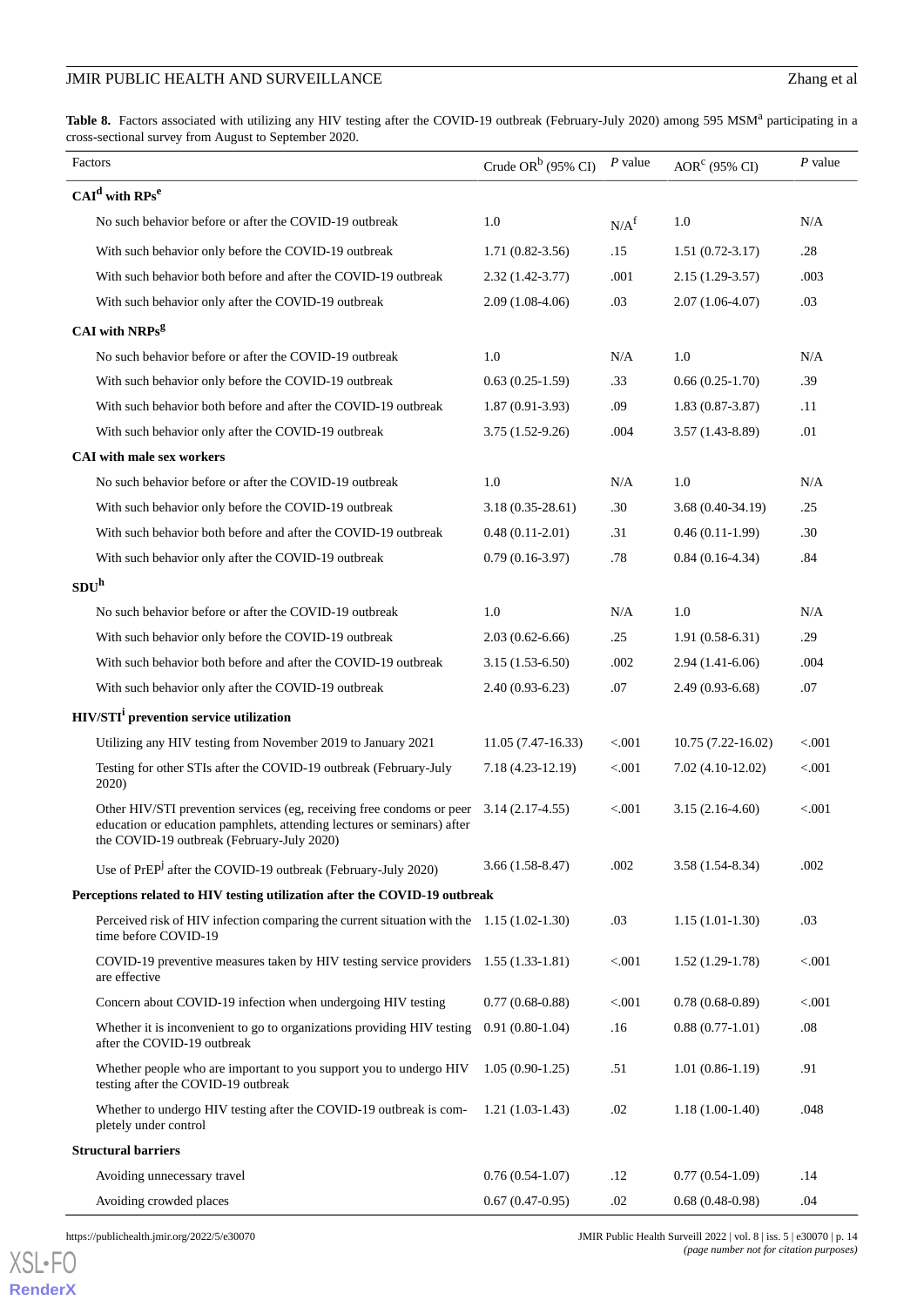| Factors                                                                                 | Crude OR $b$ (95% CI) | P value | $AORc$ (95% CI)   | $P$ value |
|-----------------------------------------------------------------------------------------|-----------------------|---------|-------------------|-----------|
| HIV testing service providers suspending their services during February-<br>July 2020   | $0.58(0.33-1.03)$     | .06     | $0.62(0.35-1.10)$ | .12       |
| HIV testing service providers reducing their service hours during<br>February-July 2020 | $0.55(0.31-0.96)$     | .04     | $0.59(0.33-0.99)$ | .046      |
| Difficulty in obtaining $HIVSTk$ kits during February-July 2020                         | $0.68(0.35-1.30)$     | .24     | $0.69(0.36-1.34)$ | .28       |
| History of home/centralized quarantine during February-July 2020                        | $0.84(0.53-1.32)$     | .84     | $0.87(0.55-1.38)$ | .55       |

<sup>a</sup>MSM: men who have sex with men.

<sup>b</sup>OR: odds ratio.

<sup>c</sup>AOR adjusted odds ratio. The ORs were adjusted for significant background characteristics listed in [Table 7](#page-12-0) (ie, relationship status and sexual orientation).

<sup>d</sup>CAI: condomless anal intercourse.

<sup>e</sup>RP: regular male sex partner.

 $f_{N/A}$ : not applicable.

<sup>g</sup>NRP: nonregular male sex partner.

<sup>h</sup>SDU: sexualized drug use.

<sup>i</sup>STI: sexually transmitted infection.

<sup>j</sup>PrEP: preexposure prophylaxis.

<sup>k</sup>HIVST: HIV self-testing.

#### *Discussion*

#### **Principal Findings**

To the best of our knowledge, this is 1 of the first studies investigating the impacts of the COVID-19 pandemic on HIV testing among MSM in China. A significant decline was observed in the utilization of facility-based HIV testing and HIVST comparing to the prepandemic era. The findings were similar to studies across countries  $[8-11,13]$  $[8-11,13]$  $[8-11,13]$  $[8-11,13]$  $[8-11,13]$ . A significant decline in sexual risk behaviors (CAI with RPs and NRPs) was also observed after the COVID-19 outbreak. Changes in sexual risk behaviors among MSM after the COVID-19 outbreak were mixed in the previous literature [\[21](#page-17-2)-[27\]](#page-17-3). The level of sexual risk behaviors among our participants quickly rebounded to the prepandemic level after the COVID-19 pandemic was under initial control. This situation raised concerns about potential HIV/STI outbreaks among MSM in China in the postpandemic era. Currently, given the scale-up of COVID-19 vaccination, more countries are attempting to return to normal life. Our findings share some reference values for these countries regarding HIV prevention in the postpandemic era. After the control of the COVID-19 pandemic, local governments and service providers should rehire their personnel and resume their working hours for HIV prevention services. Given the implementation of physical distancing and the concerns about COVID-19 infection when using facility-based HIV testing, more efforts should be given to promote home-based HIVST with essential supporting services (eg, online counseling support and referral services for HIVST users) to mitigate the potential negative impacts caused by the pandemic.

Similar to previous findings, COVID-19 caused some structural barriers to accessing HIV testing [[8](#page-16-7)[,13](#page-16-12)-[16\]](#page-16-13). During the pandemic, the Chinese government advocated physical distancing and recommended that people avoid unnecessary travel and crowded places [[28](#page-17-4)[,29](#page-17-5)]. In our study, about 70% of the participants reported avoiding crowded places after the

COVID-19 outbreak. Avoiding crowded places was negatively associated with HIV testing utilization. Since facility-based HIV testing is usually provided by public hospitals, the CDC, and CBOs, it was likely that MSM would avoid these crowded places during the pandemic. About 10% of the participants reported that their HIV testing service providers reduced working hours during the pandemic, which was also a barrier. In China, public hospitals and the CDC reallocate some of the HIV prevention staff in order to implement COVID-19 prevention.

Our findings provide some empirical insights into service planning and intervention development. More attention should be given to MSM who cohabit with or are married to a woman or identify themselves as heterosexual, as in this study they reported lower HIV testing after the COVID-19 outbreak. Due to discrimination, MSM in China are sexual minorities and hidden in the population [[30\]](#page-17-6). Some Chinese MSM marry a woman to conceal their homosexuality/same-sex behaviors and to deal with their parents' expectations [\[30](#page-17-6)]. Since HIV is a highly stigmatized disease in China, female sexual partners knowing about the MSM's HIV testing utilization might lead to some undesired consequences (eg, conflicts, exposure of homosexuality).

Use of HIV testing prior to the COVID-19 outbreak was associated with higher HIV testing utilization after the outbreak. Different health promotion strategies tailored to the needs of frequent and infrequent testers should be considered. Use of STI testing and other HIV/STI prevention services after the COVID-19 outbreak was also associated with higher HIV testing utilization during the same period. One explanation is that these services are usually performed simultaneously during HIV testing. COVID-19 did not have a significant impact on PrEP users, who reported higher HIV testing utilization, as they are required to undergo such tests every 3 months [\[31](#page-17-7)].

Maintaining or increasing sexual risk behaviors (CAI with RPs and NRPs, and SDU) after the COVID-19 outbreak was

 $XS$  • FC **[RenderX](http://www.renderx.com/)**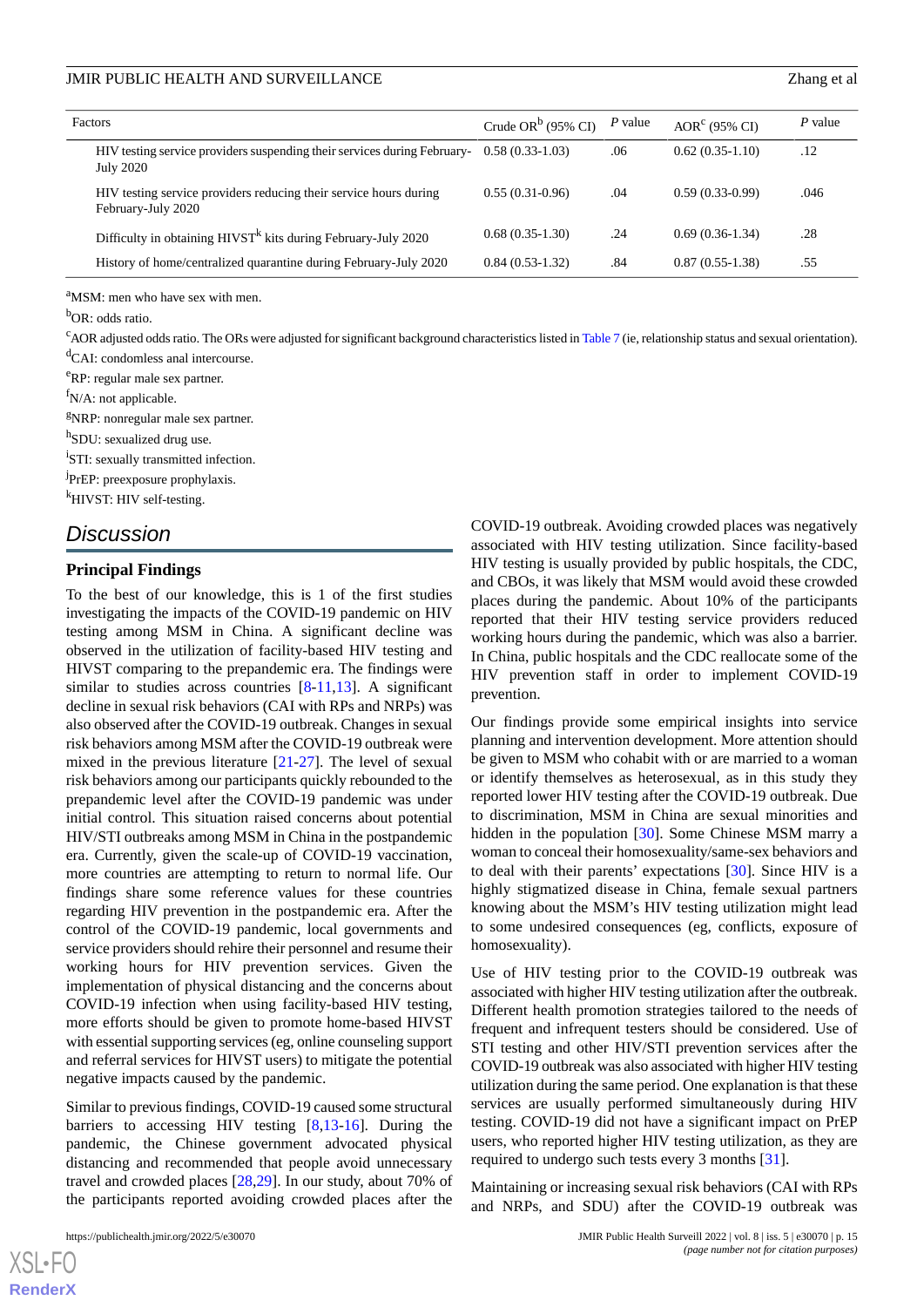significantly associated with higher HIV testing utilization during the same period. Participants might have perceived a lower risk of HIV infection due to the decline in sexual risk behaviors after the COVID-19 outbreak and hence perceived a lower need to undergo HIV testing. The perceived higher risk of HIV infection comparing to the prepandemic era was another facilitator of HIV testing utilization. However, although their sexual risk behaviors rebounded to the prepandemic level, more than 60% of the participants perceived their risk to be lower than the prepandemic level. Facilitating MSM to have an accurate HIV risk perception may be a useful strategy. A personalized HIV risk self-assessment tool may be helpful for MSM during the pandemic, which can be adapted from the HIV risk calculator developed by Chen and Dowdy [\[32](#page-17-8)].

Modifying perceptions related to HIV testing after the COVID-19 outbreak may also be useful. About 40% of the participants were concerned about COVID-19 infection when undergoing HIV testing. Such concern was associated with lower HIV testing utilization. Over half of the participants perceived COVID-19 preventive measures taken by HIV testing service providers to be effective. Such perception was a facilitator of HIV testing utilization. HIV testing service providers should make their COVID-19 preventive measures transparent to potential clients to reduce their concerns. The role of HIVST became more important during the COVID-19 pandemic. Previous studies have shown that the majority of MSM were willing to utilize HIVST during the social distancing period and that they preferred home delivery of HIVST kits and support of teleconsultation [[33\]](#page-17-9). Recently, a novel HIVST service was implemented among Chinese MSM. A CBO sent a free HIVST kit through mail to users and provided real-time instructions and counseling through live chat apps, making the experience of HIVST similar to facility-based HIV testing. Such a service was effective in increasing HIV testing coverage and ensuring linkage to care [[34](#page-17-10),[35\]](#page-17-11). This service could also improve perceived behavioral control to undergo HIV testing after the COVID-19 outbreak, which was another facilitator. Government organizations and CBOs in China should consider allocating more resources to implement HIVST services for MSM in the postpandemic era.

#### **Limitations**

This study had a few limitations. First, the cross-sectional study design could not adequately determine the magnitude of the impact of the COVID-19 pandemic and routine testing frequency on HIV testing utilization. However, we believe the impact of routine testing frequency would be limited. Sexually active MSM are recommended by the China CDC to undergo HIV testing every 3 months. In the presence of a window period, all people who receive a negative HIV testing result are also advised to test again 3 months afterward. In this study, the duration of each reference period was in line with the recommended interval of HIV testing for MSM.

Second, HIV testing, sexual risk behaviors, and other HIV/STI prevention service utilization in different reference periods were based on self-reported data, so recall bias existed. The participants were likely to overreport HIV testing or other HIV/STI prevention utilization and underreport sexual risk behaviors due to social desirability.

Third, participants were recruited by nonprobabilistic sampling in 1 Chinese city. Compared to other Chinese cities with a general or a lower economy, there are more organizations providing HIV testing services in Shenzhen. In addition, given the relatively high-income level of the people in Shenzhen, MSM living in the city would have lower financial barriers to using chargeable HIV testing services provided by private clinics or purchasing HIVST kits. Therefore, the findings of this study could not be applied to other Chinese cities with a general or a lower economy. The COVID-19 pandemic might have a greater impact on HIV testing services in other smaller or less developed Chinese cities.

Fourth, we were not able to obtain the characteristics of MSM who refused to participate in the study. The characteristics of those who refused to join the study might be different from the participants, so selection bias existed. The response rate was relatively high compared to online surveys on similar topics.

Fifth, the items were constructed for this study and were not validated by other studies. Moreover, we only obtained cross-sectional associations and could not establish causal relationships.

#### **Conclusion**

In sum, utilization of facility-based and home-based HIVST among Chinese MSM declined after the COVID-19 outbreak and did not increase after the pandemic was under initial control. Removing structural barriers to accessing HIV testing, caused by COVID-19; modifying perceptions related to HIV testing; and making use of HIVST might be useful strategies to improve HIV testing among MSM during the pandemic.

#### **Acknowledgments**

<span id="page-15-0"></span>This study was funded by the High-Level Project of Medicine in Longhua, Shenzhen (HLPM201907020105) and the Key Discipline of Infectious Diseases Control and Prevention of Long Hua (Grant 2020-2014).

#### **Conflicts of Interest**

None declared.

#### **Multimedia Appendix 1**

Chinese and English versions of the survey questionnaire. [[DOCX File , 27 KB](https://jmir.org/api/download?alt_name=publichealth_v8i5e30070_app1.docx&filename=02ec3f0b4ed3144a729aaa827077847b.docx)-[Multimedia Appendix 1\]](https://jmir.org/api/download?alt_name=publichealth_v8i5e30070_app1.docx&filename=02ec3f0b4ed3144a729aaa827077847b.docx)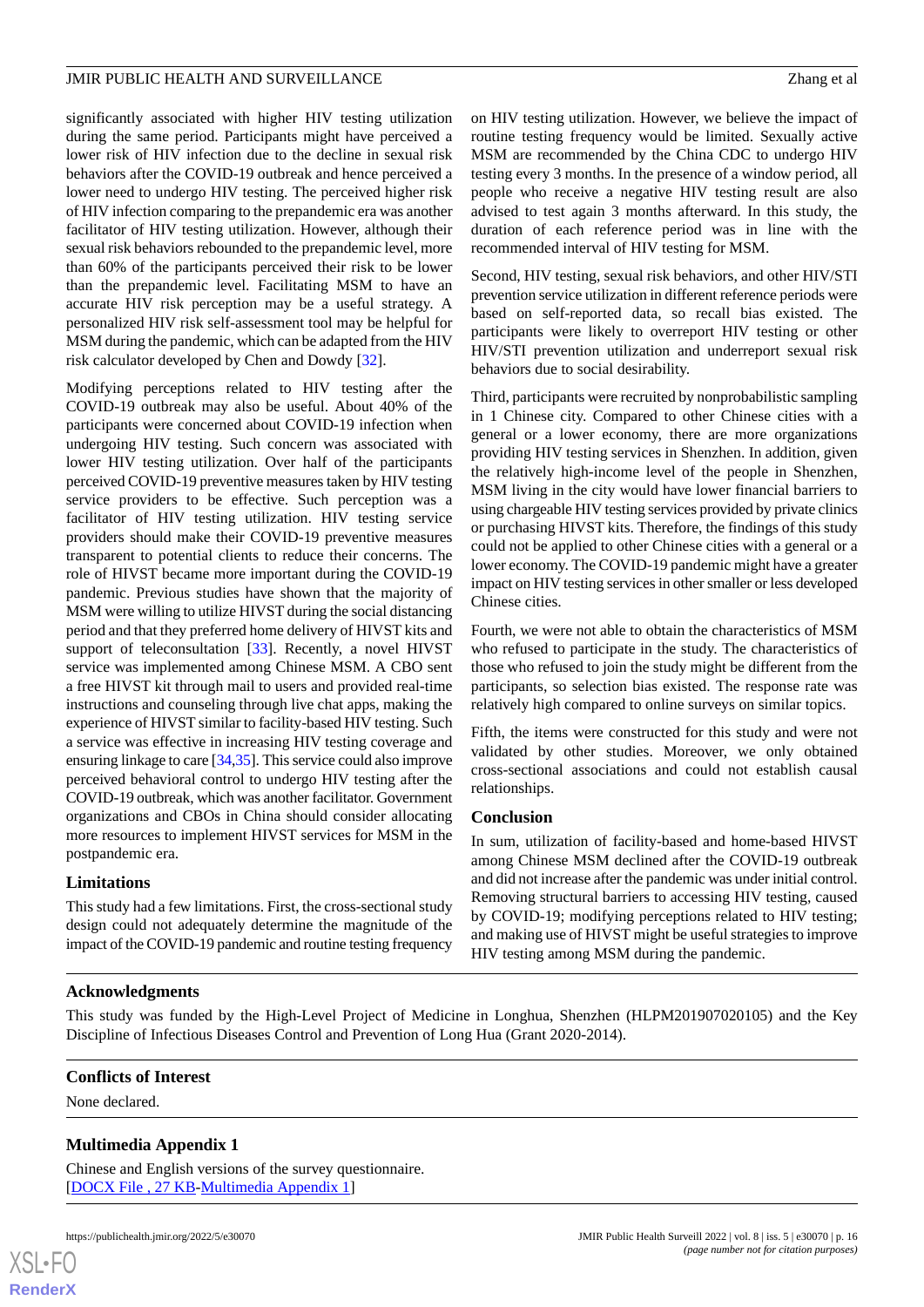### <span id="page-16-16"></span>**Multimedia Appendix 2**

Prevalence of sexual risk behaviors and other HIV or STI prevention service utilization. STI: sexually transmitted infection. [[DOCX File , 28 KB](https://jmir.org/api/download?alt_name=publichealth_v8i5e30070_app2.docx&filename=93033632227e4f3cb891c16561323eeb.docx)-[Multimedia Appendix 2\]](https://jmir.org/api/download?alt_name=publichealth_v8i5e30070_app2.docx&filename=93033632227e4f3cb891c16561323eeb.docx)

#### <span id="page-16-0"></span>**References**

- 1. Tsui H, Lau JTF, Xiang W, Gu J, Wang Z. Should associations between HIV-related risk perceptions and behaviors or intentions be positive or negative? PLoS One 2012 Dec 19;7(12):e52124 [[FREE Full text](https://dx.plos.org/10.1371/journal.pone.0052124)] [doi: [10.1371/journal.pone.0052124\]](http://dx.doi.org/10.1371/journal.pone.0052124) [Medline: [23284896](http://www.ncbi.nlm.nih.gov/entrez/query.fcgi?cmd=Retrieve&db=PubMed&list_uids=23284896&dopt=Abstract)]
- <span id="page-16-2"></span><span id="page-16-1"></span>2. Gu J, Lau JTF, Wang Z, Wu AMS, Tan X. Perceived empathy of service providers mediates the association between perceived discrimination and behavioral intention to take up HIV antibody testing again among men who have sex with men. PLoS One 2015 Feb 18;10(2):e0117376 [\[FREE Full text\]](https://dx.plos.org/10.1371/journal.pone.0117376) [doi: [10.1371/journal.pone.0117376](http://dx.doi.org/10.1371/journal.pone.0117376)] [Medline: [25693179](http://www.ncbi.nlm.nih.gov/entrez/query.fcgi?cmd=Retrieve&db=PubMed&list_uids=25693179&dopt=Abstract)]
- <span id="page-16-3"></span>3. Lau JTF, Gu J, Tsui HY, Chen H, Holroyd E, Wang R, et al. Prevalence and associated factors of condom use during commercial sex by female sex workers who were or were not injecting drug users in China. Sex Health 2012;9(4):368. [doi: [10.1071/sh11108](http://dx.doi.org/10.1071/sh11108)]
- <span id="page-16-4"></span>4. Dong M, Peng B, Liu Z, Ye Q, Liu H, Lu X, et al. The prevalence of HIV among MSM in China: a large-scale systematic analysis. BMC Infect Dis 2019 Nov 27;19(1):1000 [\[FREE Full text\]](https://bmcinfectdis.biomedcentral.com/articles/10.1186/s12879-019-4559-1) [doi: [10.1186/s12879-019-4559-1](http://dx.doi.org/10.1186/s12879-019-4559-1)] [Medline: [31775654\]](http://www.ncbi.nlm.nih.gov/entrez/query.fcgi?cmd=Retrieve&db=PubMed&list_uids=31775654&dopt=Abstract)
- <span id="page-16-5"></span>5. Zhang W, Xu J, Zou H, Zhang J, Wang N, Shang H. HIV incidence and associated risk factors in men who have sex with men in Mainland China: an updated systematic review and meta-analysis. Sex Health 2016;13(4):373. [doi: [10.1071/sh16001](http://dx.doi.org/10.1071/sh16001)]
- <span id="page-16-6"></span>6. Zhou J, Chen J, Goldsamt L, Wang H, Zhang C, Li X. HIV testing and associated factors among men who have sex with men in Changsha, China. J Assoc Nurses AIDS Care 2018;29(6):932-941 [\[FREE Full text\]](http://europepmc.org/abstract/MED/29861317) [doi: [10.1016/j.jana.2018.05.003\]](http://dx.doi.org/10.1016/j.jana.2018.05.003) [Medline: [29861317](http://www.ncbi.nlm.nih.gov/entrez/query.fcgi?cmd=Retrieve&db=PubMed&list_uids=29861317&dopt=Abstract)]
- <span id="page-16-7"></span>7. World Health Organization. Coronavirus Disease (COVID-2019) Situation Reports. URL: [http://www.who.int/emergencies/](http://www.who.int/emergencies/diseases/novel-coronavirus-2019/situation-reports) [diseases/novel-coronavirus-2019/situation-reports](http://www.who.int/emergencies/diseases/novel-coronavirus-2019/situation-reports) [accessed 2020-11-17]
- <span id="page-16-8"></span>8. Ejima K, Koizumi Y, Yamamoto N, Rosenberg M, Ludema C, Bento A, et al. HIV testing by public health centers and municipalities and new HIV cases during the COVID-19 pandemic in Japan. J Acquir Immune Defic Syndr 2021;87(2):e182-e187. [doi: [10.1097/qai.0000000000002660](http://dx.doi.org/10.1097/qai.0000000000002660)]
- <span id="page-16-9"></span>9. Chow E, Ong J, Denham I, Fairley C. HIV testing and diagnoses during the COVID-19 pandemic in Melbourne, Australia. J Acquir Immune Defic Syndr 2021;86(4):e114-e1e5. [doi: [10.1097/qai.0000000000002604](http://dx.doi.org/10.1097/qai.0000000000002604)]
- <span id="page-16-10"></span>10. Santos G, Ackerman B, Rao A, Wallach S, Ayala G, Lamontage E, et al. Economic, mental health, HIV prevention and HIV treatment impacts of COVID-19 and the COVID-19 response on a global sample of cisgender gay men and other men who have sex with men. AIDS Behav 2021 Feb 11;25(2):311-321 [[FREE Full text\]](http://europepmc.org/abstract/MED/32654021) [doi:  $10.1007/s10461-020-02969-0$ ] [Medline: [32654021](http://www.ncbi.nlm.nih.gov/entrez/query.fcgi?cmd=Retrieve&db=PubMed&list_uids=32654021&dopt=Abstract)]
- <span id="page-16-11"></span>11. Sanchez TH, Zlotorzynska M, Rai M, Baral SD. Characterizing the impact of COVID-19 on men who have sex with men across the United States in April, 2020. AIDS Behav 2020 Jul 29;24(7):2024-2032 [[FREE Full text](http://europepmc.org/abstract/MED/32350773)] [doi: [10.1007/s10461-020-02894-2\]](http://dx.doi.org/10.1007/s10461-020-02894-2) [Medline: [32350773\]](http://www.ncbi.nlm.nih.gov/entrez/query.fcgi?cmd=Retrieve&db=PubMed&list_uids=32350773&dopt=Abstract)
- <span id="page-16-12"></span>12. Booton R, Fu G, MacGregor L, Li J, Ong J, Tucker J, et al. Estimating the impact of disruptions due to COVID-19 on HIV transmission and control among men who have sex with men in China. medRxiv 2020 Oct 13;24(4):e25697 [\[FREE Full](https://doi.org/10.1101/2020.10.08.20209072) [text](https://doi.org/10.1101/2020.10.08.20209072)] [doi: [10.1101/2020.10.08.20209072](http://dx.doi.org/10.1101/2020.10.08.20209072)] [Medline: [33083811](http://www.ncbi.nlm.nih.gov/entrez/query.fcgi?cmd=Retrieve&db=PubMed&list_uids=33083811&dopt=Abstract)]
- 13. Suen YT, Chan RC, Wong EMY. An exploratory study of factors associated with difficulties in accessing HIV services during the COVID-19 pandemic among Chinese gay and bisexual men in Hong Kong. Int J Infect Dis 2021 May;106:358-362 [[FREE Full text](https://linkinghub.elsevier.com/retrieve/pii/S1201-9712(21)00316-7)] [doi: [10.1016/j.ijid.2021.04.005\]](http://dx.doi.org/10.1016/j.ijid.2021.04.005) [Medline: [33845197\]](http://www.ncbi.nlm.nih.gov/entrez/query.fcgi?cmd=Retrieve&db=PubMed&list_uids=33845197&dopt=Abstract)
- <span id="page-16-13"></span>14. Ponticiello M, Mwanga-Amumpaire J, Tushemereirwe P, Nuwagaba G, King R, Sundararajan R. "Everything is a mess": how COVID-19 is impacting engagement with HIV testing services in rural Southwestern Uganda. AIDS Behav 2020 Nov 25;24(11):3006-3009 [[FREE Full text](http://europepmc.org/abstract/MED/32451939)] [doi: [10.1007/s10461-020-02935-w\]](http://dx.doi.org/10.1007/s10461-020-02935-w) [Medline: [32451939\]](http://www.ncbi.nlm.nih.gov/entrez/query.fcgi?cmd=Retrieve&db=PubMed&list_uids=32451939&dopt=Abstract)
- <span id="page-16-14"></span>15. Lagat H, Sharma M, Kariithi E, Otieno G, Katz D, Masyuko S, et al. Impact of the COVID-19 pandemic on HIV testing and assisted partner notification services, Western Kenya. AIDS Behav 2020 Nov 02;24(11):3010-3013 [\[FREE Full text\]](http://europepmc.org/abstract/MED/32488552) [doi: [10.1007/s10461-020-02938-7](http://dx.doi.org/10.1007/s10461-020-02938-7)] [Medline: [32488552\]](http://www.ncbi.nlm.nih.gov/entrez/query.fcgi?cmd=Retrieve&db=PubMed&list_uids=32488552&dopt=Abstract)
- <span id="page-16-15"></span>16. Mhango M, Chitungo I, Dzinamarira T. COVID-19 lockdowns: impact on facility-based HIV testing and the case for the scaling up of home-based testing services in sub-Saharan Africa. AIDS Behav 2020 Nov 02;24(11):3014-3016 [\[FREE Full](http://europepmc.org/abstract/MED/32488551) [text](http://europepmc.org/abstract/MED/32488551)] [doi: [10.1007/s10461-020-02939-6\]](http://dx.doi.org/10.1007/s10461-020-02939-6) [Medline: [32488551\]](http://www.ncbi.nlm.nih.gov/entrez/query.fcgi?cmd=Retrieve&db=PubMed&list_uids=32488551&dopt=Abstract)
- 17. Zou X, Wu Y, Liu X, Huang S, He J, Zhao J, et al. [Evaluation of the emergency response strategies and measures on the epidemic of COVID-19 in Shenzhen, China]. Zhonghua Liu Xing Bing Xue Za Zhi 2020 Aug 10;41(8):1225-1230. [doi: [10.3760/cma.j.cn112338-20200316-00360](http://dx.doi.org/10.3760/cma.j.cn112338-20200316-00360)] [Medline: [32340094](http://www.ncbi.nlm.nih.gov/entrez/query.fcgi?cmd=Retrieve&db=PubMed&list_uids=32340094&dopt=Abstract)]
- 18. Wang Z, Yang X, Mo PKH, Fang Y, Ip TKM, Lau JTF. Influence of social media on sexualized drug use and chemsex among Chinese men who have sex with men: observational prospective cohort study. J Med Internet Res 2020 Jul 24;22(7):e17894 [\[FREE Full text](https://www.jmir.org/2020/7/e17894/)] [doi: [10.2196/17894\]](http://dx.doi.org/10.2196/17894) [Medline: [32706705\]](http://www.ncbi.nlm.nih.gov/entrez/query.fcgi?cmd=Retrieve&db=PubMed&list_uids=32706705&dopt=Abstract)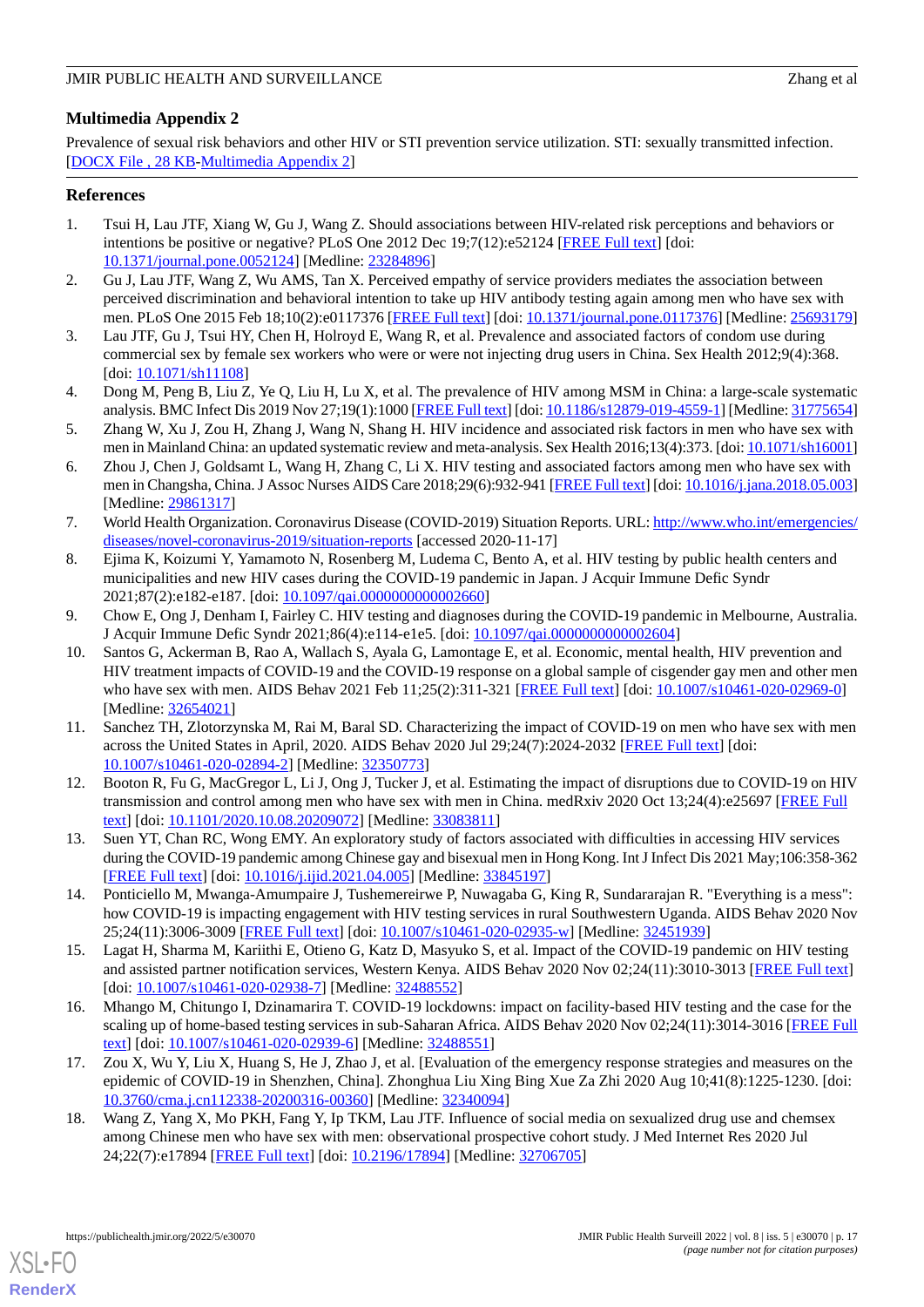- <span id="page-17-0"></span>19. Wang Z, Mo PKH, Ip M, Fang Y, Lau JTF. Uptake and willingness to use PrEP among Chinese gay, bisexual and other men who have sex with men with experience of sexualized drug use in the past year. BMC Infect Dis 2020 Apr 22;20(1):299 [[FREE Full text](https://bmcinfectdis.biomedcentral.com/articles/10.1186/s12879-020-05024-4)] [doi: [10.1186/s12879-020-05024-4\]](http://dx.doi.org/10.1186/s12879-020-05024-4) [Medline: [32321442](http://www.ncbi.nlm.nih.gov/entrez/query.fcgi?cmd=Retrieve&db=PubMed&list_uids=32321442&dopt=Abstract)]
- <span id="page-17-2"></span><span id="page-17-1"></span>20. Ajzen I. The theory of planned behavior. Organ Behav Hum Decis Process 1991 Dec;50(2):179-211. [doi: [10.1016/0749-5978\(91\)90020-t\]](http://dx.doi.org/10.1016/0749-5978(91)90020-t)
- 21. Stephenson R, Chavanduka TMD, Rosso MT, Sullivan SP, Pitter RA, Hunter AS, et al. Sex in the time of COVID-19: results of an online survey of gay, bisexual and other men who have sex with men's experience of sex and HIV prevention during the US COVID-19 epidemic. AIDS Behav 2021 Jan 02;25(1):40-48 [\[FREE Full text\]](http://europepmc.org/abstract/MED/32876905) [doi: [10.1007/s10461-020-03024-8\]](http://dx.doi.org/10.1007/s10461-020-03024-8) [Medline: [32876905\]](http://www.ncbi.nlm.nih.gov/entrez/query.fcgi?cmd=Retrieve&db=PubMed&list_uids=32876905&dopt=Abstract)
- 22. Hyndman I, Nugent D, Whitlock GG, McOwan A, Girometti N. COVID-19 restrictions and changing sexual behaviours in HIV-negative MSM at high risk of HIV infection in London, UK. Sex Transm Infect 2021 Nov 18;97(7):521-524. [doi: [10.1136/sextrans-2020-054768](http://dx.doi.org/10.1136/sextrans-2020-054768)] [Medline: [33462118\]](http://www.ncbi.nlm.nih.gov/entrez/query.fcgi?cmd=Retrieve&db=PubMed&list_uids=33462118&dopt=Abstract)
- 23. de Sousa AFL, de Oliveira LB, Queiroz AAFLN, de Carvalho HEF, Schneider S, Camargo ELS, et al. Casual sex among men who have sex with men (MSM) during the period of sheltering in place to prevent the spread of COVID-19. Int J Environ Res Public Health 2021;18(6):3266. [doi: [10.37473/fic/10.3390/ijerph18063266](http://dx.doi.org/10.37473/fic/10.3390/ijerph18063266)]
- 24. Torres TS, Hoagland B, Bezerra DRB, Garner A, Jalil EM, Coelho LE, et al. Impact of COVID-19 pandemic on sexual minority populations in Brazil: an analysis of social/racial disparities in maintaining social distancing and a description of sexual behavior. AIDS Behav 2021 Jan 31;25(1):73-84 [\[FREE Full text](http://europepmc.org/abstract/MED/32737817)] [doi: [10.1007/s10461-020-02984-1\]](http://dx.doi.org/10.1007/s10461-020-02984-1) [Medline: [32737817](http://www.ncbi.nlm.nih.gov/entrez/query.fcgi?cmd=Retrieve&db=PubMed&list_uids=32737817&dopt=Abstract)]
- 25. Chow EPF, Hocking J, Ong J, Phillips T, Schmidt T, Buchanan A, et al. Brief report: changes in PrEP use, sexual practice, and use of face mask during sex among MSM during the second wave of COVID-19 in Melbourne, Australia. J Acquir Immune Defic Syndr 2021 Feb 01;86(2):153-156 [[FREE Full text](http://europepmc.org/abstract/MED/33433122)] [doi: [10.1097/QAI.0000000000002575\]](http://dx.doi.org/10.1097/QAI.0000000000002575) [Medline: [33433122](http://www.ncbi.nlm.nih.gov/entrez/query.fcgi?cmd=Retrieve&db=PubMed&list_uids=33433122&dopt=Abstract)]
- <span id="page-17-3"></span>26. Gillespie D, Knapper C, Hughes D, Couzens Z, Wood F, de Bruin M, et al. Early impact of COVID-19 social distancing measures on reported sexual behaviour of HIV pre-exposure prophylaxis users in Wales. Sex Transm Infect 2021 Mar 23;97(2):85-87 [[FREE Full text](http://sti.bmj.com/lookup/pmidlookup?view=long&pmid=32967930)] [doi: [10.1136/sextrans-2020-054598](http://dx.doi.org/10.1136/sextrans-2020-054598)] [Medline: [32967930\]](http://www.ncbi.nlm.nih.gov/entrez/query.fcgi?cmd=Retrieve&db=PubMed&list_uids=32967930&dopt=Abstract)
- <span id="page-17-4"></span>27. Reyniers T, Rotsaert A, Thunissen E, Buffel V, Masquillier C, Van Landeghem E, et al. Reduced sexual contacts with non-steady partners and less PrEP use among MSM in Belgium during the first weeks of the COVID-19 lockdown: results of an online survey. Sex Transm Infect 2021 Sep 10;97(6):414-419 [[FREE Full text](http://sti.bmj.com/lookup/pmidlookup?view=long&pmid=33172917)] [doi: [10.1136/sextrans-2020-054756](http://dx.doi.org/10.1136/sextrans-2020-054756)] [Medline: [33172917](http://www.ncbi.nlm.nih.gov/entrez/query.fcgi?cmd=Retrieve&db=PubMed&list_uids=33172917&dopt=Abstract)]
- <span id="page-17-5"></span>28. Pan Y, Fang Y, Xin M, Dong W, Zhou L, Hou Q, et al. Self-reported compliance with personal preventive measures among Chinese factory workers at the beginning of work resumption following the COVID-19 outbreak: cross-sectional survey study. J Med Internet Res 2020 Sep 29;22(9):e22457 [\[FREE Full text\]](https://www.jmir.org/2020/9/e22457/) [doi: [10.2196/22457](http://dx.doi.org/10.2196/22457)] [Medline: [32924947](http://www.ncbi.nlm.nih.gov/entrez/query.fcgi?cmd=Retrieve&db=PubMed&list_uids=32924947&dopt=Abstract)]
- <span id="page-17-7"></span><span id="page-17-6"></span>29. Pan Y, Xin M, Zhang C, Dong W, Fang Y, Wu W, et al. Associations of mental health and personal preventive measure compliance with exposure to COVID-19 information during work resumption following the covid-19 outbreak in China: cross-sectional survey study. J Med Internet Res 2020 Oct 08;22(10):e22596 [[FREE Full text](https://www.jmir.org/2020/10/e22596/)] [doi: [10.2196/22596](http://dx.doi.org/10.2196/22596)] [Medline: [32936776](http://www.ncbi.nlm.nih.gov/entrez/query.fcgi?cmd=Retrieve&db=PubMed&list_uids=32936776&dopt=Abstract)]
- <span id="page-17-8"></span>30. Zhu J. 'Unqueer' kinship? Critical reflections on 'marriage fraud' in mainland China. Sexualities 2017 Sep 12;21(7):1075-1091. [doi: [10.1177/1363460717719240\]](http://dx.doi.org/10.1177/1363460717719240)
- <span id="page-17-9"></span>31. Centers for Disease Control and Prevention (CDC). Preexposure Prophylaxis for the Prevention of HIV Infection in the United States—2017 Update. A Clinical Practice Guideline. URL: [https://www.cdc.gov/hiv/pdf/risk/prep/](https://www.cdc.gov/hiv/pdf/risk/prep/cdc-hiv-prep-guidelines-2017.pdf) [cdc-hiv-prep-guidelines-2017.pdf](https://www.cdc.gov/hiv/pdf/risk/prep/cdc-hiv-prep-guidelines-2017.pdf) [accessed 2022-05-18]
- <span id="page-17-10"></span>32. Chen A, Dowdy DW. Clinical effectiveness and cost-effectiveness of HIV pre-exposure prophylaxis in men who have sex with men: risk calculators for real-world decision-making. PLoS One 2014 Oct 6;9(10):e108742 [\[FREE Full text\]](https://dx.plos.org/10.1371/journal.pone.0108742) [doi: [10.1371/journal.pone.0108742\]](http://dx.doi.org/10.1371/journal.pone.0108742) [Medline: [25285793](http://www.ncbi.nlm.nih.gov/entrez/query.fcgi?cmd=Retrieve&db=PubMed&list_uids=25285793&dopt=Abstract)]
- <span id="page-17-11"></span>33. Hoagland B, Torres TS, Bezerra DR, Geraldo K, Pimenta C, Veloso VG, et al. Telemedicine as a tool for PrEP delivery during the COVID-19 pandemic in a large HIV prevention service in Rio de Janeiro-Brazil. Braz J Infect Dis 2020 Jul;24(4):360-364 [[FREE Full text\]](https://linkinghub.elsevier.com/retrieve/pii/S1413-8670(20)30065-9) [doi: [10.1016/j.bjid.2020.05.004\]](http://dx.doi.org/10.1016/j.bjid.2020.05.004) [Medline: [32504552\]](http://www.ncbi.nlm.nih.gov/entrez/query.fcgi?cmd=Retrieve&db=PubMed&list_uids=32504552&dopt=Abstract)
- 34. Chan PS, Chidgey A, Lau J, Ip M, Lau JT, Wang Z. Effectiveness of a novel HIV self-testing service with online real-time counseling support (HIVST-Online) in increasing HIV testing rate and repeated HIV testing among men who have sex with men in Hong Kong: results of a pilot implementation project. Int J Environ Res Public Health 2021 Jan 15;18(2):729 [[FREE Full text](https://www.mdpi.com/resolver?pii=ijerph18020729)] [doi: [10.3390/ijerph18020729](http://dx.doi.org/10.3390/ijerph18020729)] [Medline: [33467770\]](http://www.ncbi.nlm.nih.gov/entrez/query.fcgi?cmd=Retrieve&db=PubMed&list_uids=33467770&dopt=Abstract)
- 35. Wang Z, Lau JTF, Ip M, Ho SPY, Mo PKH, Latkin C, et al. A randomized controlled trial evaluating efficacy of promoting a home-based HIV self-testing with online counseling on increasing HIV testing among men who have sex with men. AIDS Behav 2018 Jan 22;22(1):190-201. [doi: [10.1007/s10461-017-1887-2\]](http://dx.doi.org/10.1007/s10461-017-1887-2) [Medline: [28831616\]](http://www.ncbi.nlm.nih.gov/entrez/query.fcgi?cmd=Retrieve&db=PubMed&list_uids=28831616&dopt=Abstract)

#### **Abbreviations**

[XSL](http://www.w3.org/Style/XSL)•FO **[RenderX](http://www.renderx.com/)**

**AOR:** adjusted odds ratio